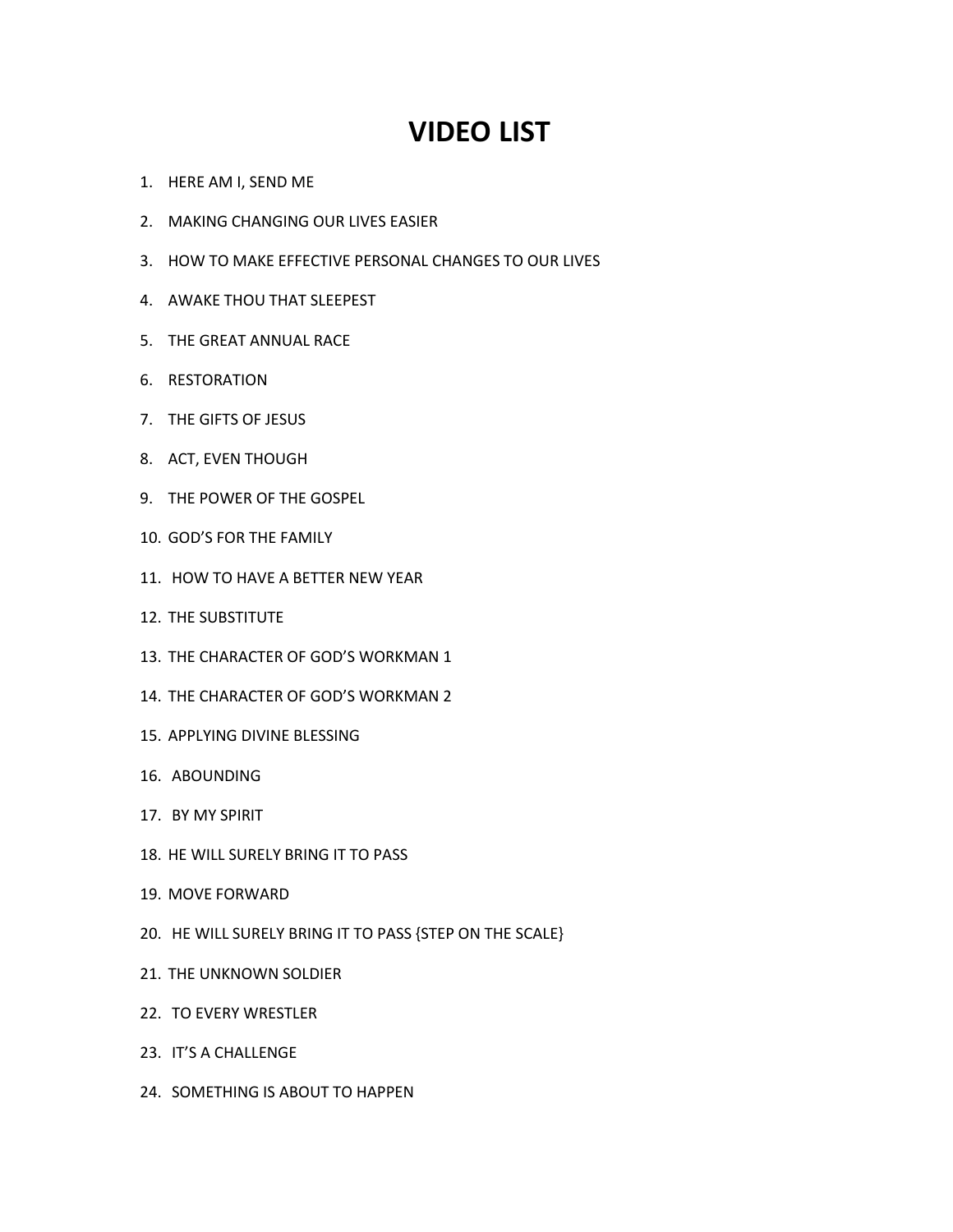- 25. DO YOU KNOW THE GIFT OF GOD
- 26. THE ULTIMATE CHALLENGE
- 27. TRAINING TO SERVE
- 28. HOW TO RESTORE OUR ASSEMBLY
- 29. TAKING OUR CITIES FOR GOD
- 30. THE PRINCIPLE OF EXCITING SERVICE
- 31. IF I HAD ONLY LISTEN
- 32. YOU NEED TO GO
- 33. IN THE CRUCIBLE
- 34. AN ACCEPTABLE OFFERING
- 35. MAINTAINING OUR CUTTING EDGE
- 36. A COMMON PRACTICE
- 37. THE MINISTER WIFE ADORING
- 38. REMOVING OBSTACLES
- 39. THE OPTION OF MAXIMUM IMPACT
- 40. AM I LIVING OR EXISTING?
- 41. AND IT SHALLCOME TO PASS
- 42. WHERE AM I REALLY
- 43. CONCEPTS ABOUT SERVING
- 44. LARGENESS OF HEART
- 45. IN WHAT DIRECTION AM I MOVING
- 46. WHY PEOPLE DO ERR
- 47. SPIRITUAL MATURITY
- 48. PLANTED IN THE HOUSE OF GOD
- 49. YOUR ATTITUDE WILL DETERMINE YOUR ALTITUDE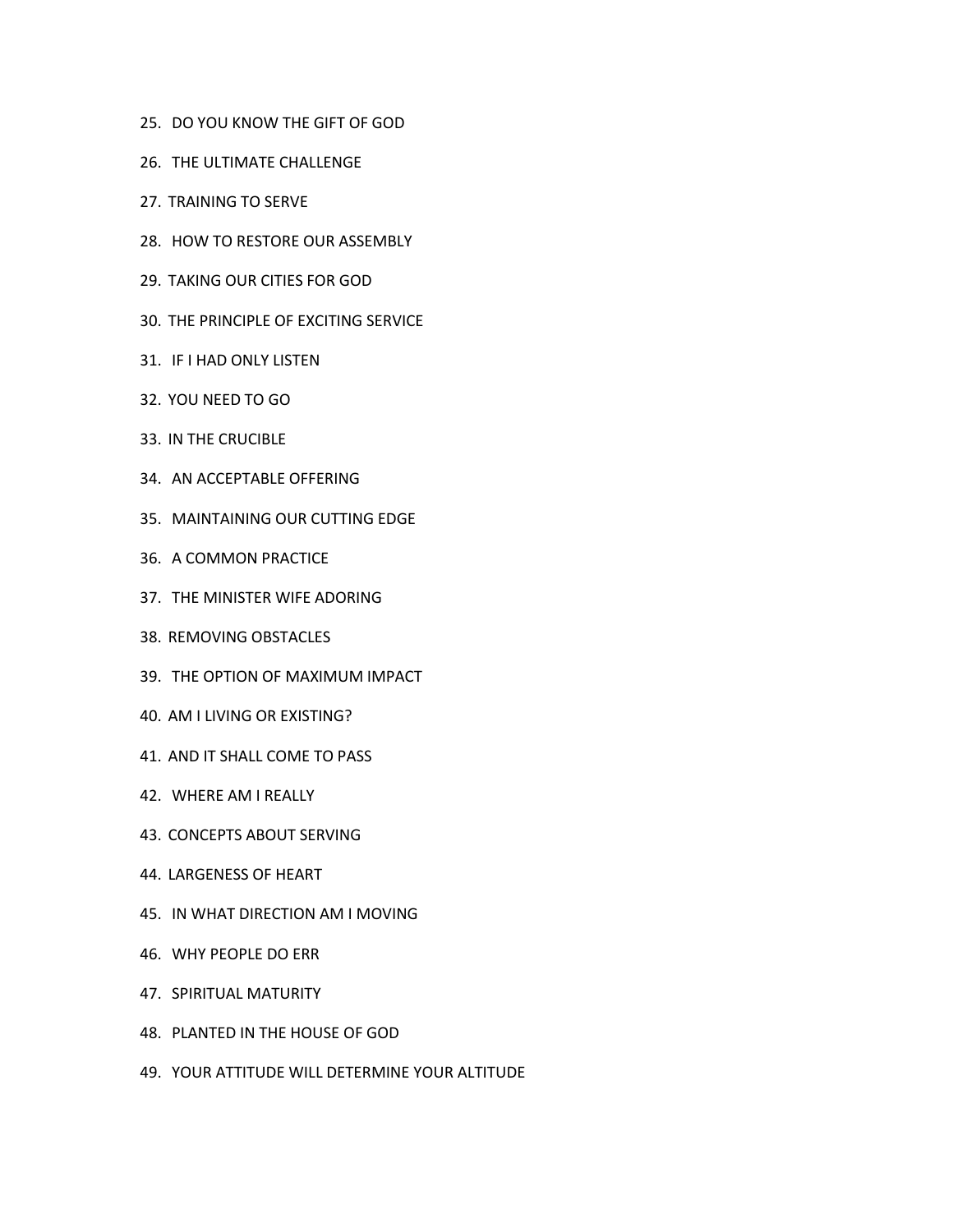- 50. MINISTER BEWARE OF { STEP ON THE SCALE}
- 51. HELL
- 52. MY EYE AFFECTETH MY HEART
- 53. OUR FIRST WORKS
- 54. REMOVE IT
- 55. CHANGE YOUR OIL
- 56. TODAY AFFECT TOMORROW
- 57. THE MOST HONOURABLE THING
- 58. RIGHT ORDER FOR MINISTRY
- 59. LIVING LARGE FOR GOD
- 60. THE REDEEMING LOOK
- 61. WHY MY FAITH IS INEFFECTIVE
- 62. HOW TO GROW SPIRITUALLY
- 63. WHAT OUR ATTITUDE TO OUR CHURCH SHOULD BE
- 64. CATALYST
- 65. WHO CAN I CAN
- 66. TETELESTAI
- 67. EVERY WORKERS DUTY
- 68. TRAINING FOR PLACEMENT IN THE 21 $^{\rm{ST}}$  CENTURY 1
- 69. TRAINING FOR PLACEMENT IN THE 21<sup>ST</sup> CENTURY 2
- 70. WHY PEOPLE RESIST CHANGE
- 71. RESPONSES TO GOD'S CALL
- 72. THOU SHALL BE A BLESSING
- 73. SET UP FOR BLESSING
- 74. SPIRITUAL DECLINE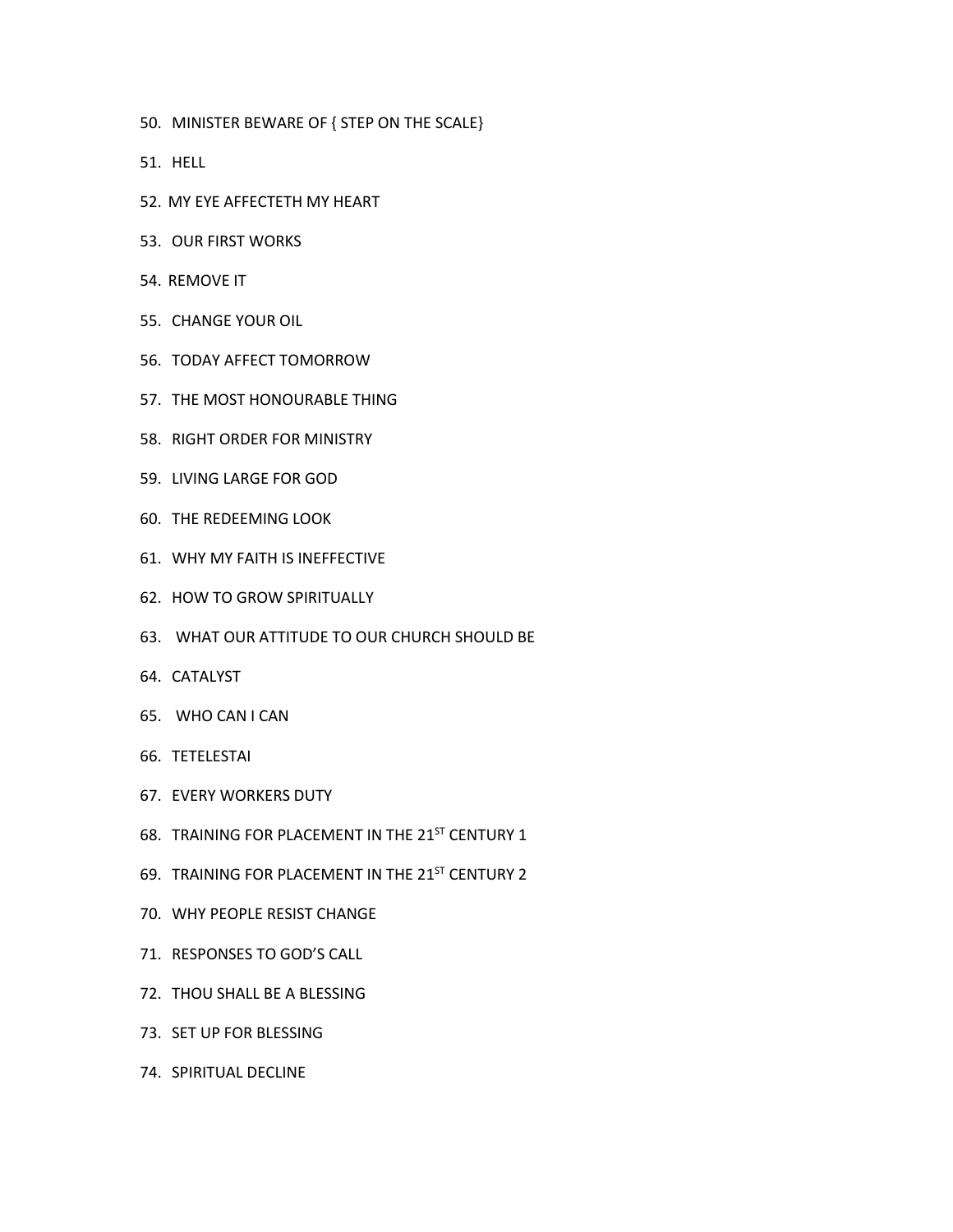- 75. ENOUGH IS ENOUGH
- 76. UNFAMILIAR PATHS
- 77. THE TRUTH ABOUT WHO WE ARE
- 78. THE INDWELLING SPIRIT: THE KEY TO THE SUPERNATURAL
- 79. HEAD ORTAIL
- 80. A TRUE REFLECTION
- 81. TAKING A NEW STAND
- 82. AM I GROWING?
- 83. THE BLESSING OF KNOWING GOD
- 84. REMOVING OBSTACLES {OUTSIDE}
- 85. LEADERS PERSONAL LIFE
- 86. MAKING MORE OF YOUR LIFE {OUTSIDE}
- 87. REAP UP TO EXPECTATION
- 88. REFUSE CHOOSE
- 89. A STRANGE PLACE TO BE
- 90. SPIRITUAL TRANSFER
- 91. POSITIVE AND NEGATIVE
- 92. TURNING HOPELESS SITUATIONS AROUND
- 93. YOU ASK FOR IT
- 94. IS IT WORTH IT?
- 95. WHY YOU MUST CHANGE
- 96. THE BLESSING OF LOVING GOD
- 97. SAINTLY SINNERS { STEP ON THE SCALE}
- 98. OUR PRICELESS INHERITANCE
- 99. GOD SETTETH THE SOLITARY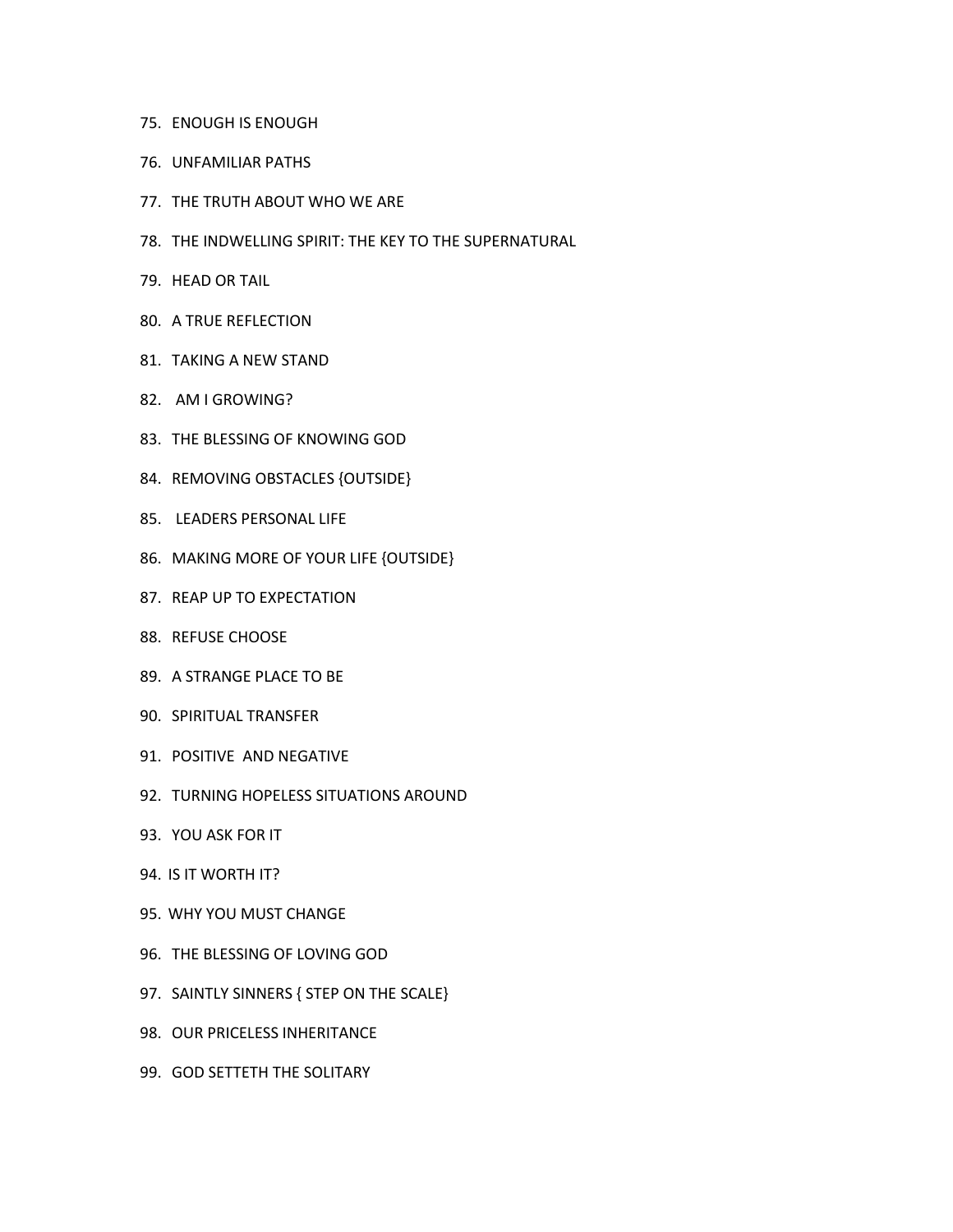- 100. AN INDICATION OF A CHRIST CENTRED LIFESTYLE {OUTSIDE}
- 101. OVERCOMING THIS HINDRANCE TO FAITH {OUTSIDE}
- 102. HOW TO ACCESS GOD'S POWER {OUTSIDE}
- 103. LIBERATION FROM CONTAINMENT {OUTSIDE}
- 104. THE PURPOSE AND POWER OF PRAYER MEETING {OUTSIDE}
- 105. DEVELOPING YOUR SEEING {OUTSIDE}
- 106. THE WAY LIFE CAN BE {OUTSIDE}
- 107. SERVING WISELY {OUTSIDE}
- 108. THE SECRET OF FAITH
- 109. FOR SUCH ATIME AS THIS
- 110. THE BURDEN OF GOD'S HEART
- 111. AM I GLORIFYING GOD
- 112. A MAJOR HINDRANCE TO SUCCESS
- 113. HOW CAN WE WIN MORE SOULS
- 114. THE RIVER IS HERE
- 115. ESTABLISHING A STRONG FOUNDATION FORA BETTER MINISTRY
- 116. THE BLESSING OF CLOSENESS TO GOD
- 117. DO SOMETHING DIFFERENT NOW
- 118. ANOINTING WITHIN
- 119. MY FUTURE DEPENDS ON IT
- 120. THE NORMAL CHRISTIANS LIFE
- 121. EVIDENCE OF GROWTH 3
- 122. COOPERATING WITH GOD'S UNUSUAL METHOD
- 123. PERFECTING OUR MINISTRIES
- 124. CAIPHAS THE MASTERMIND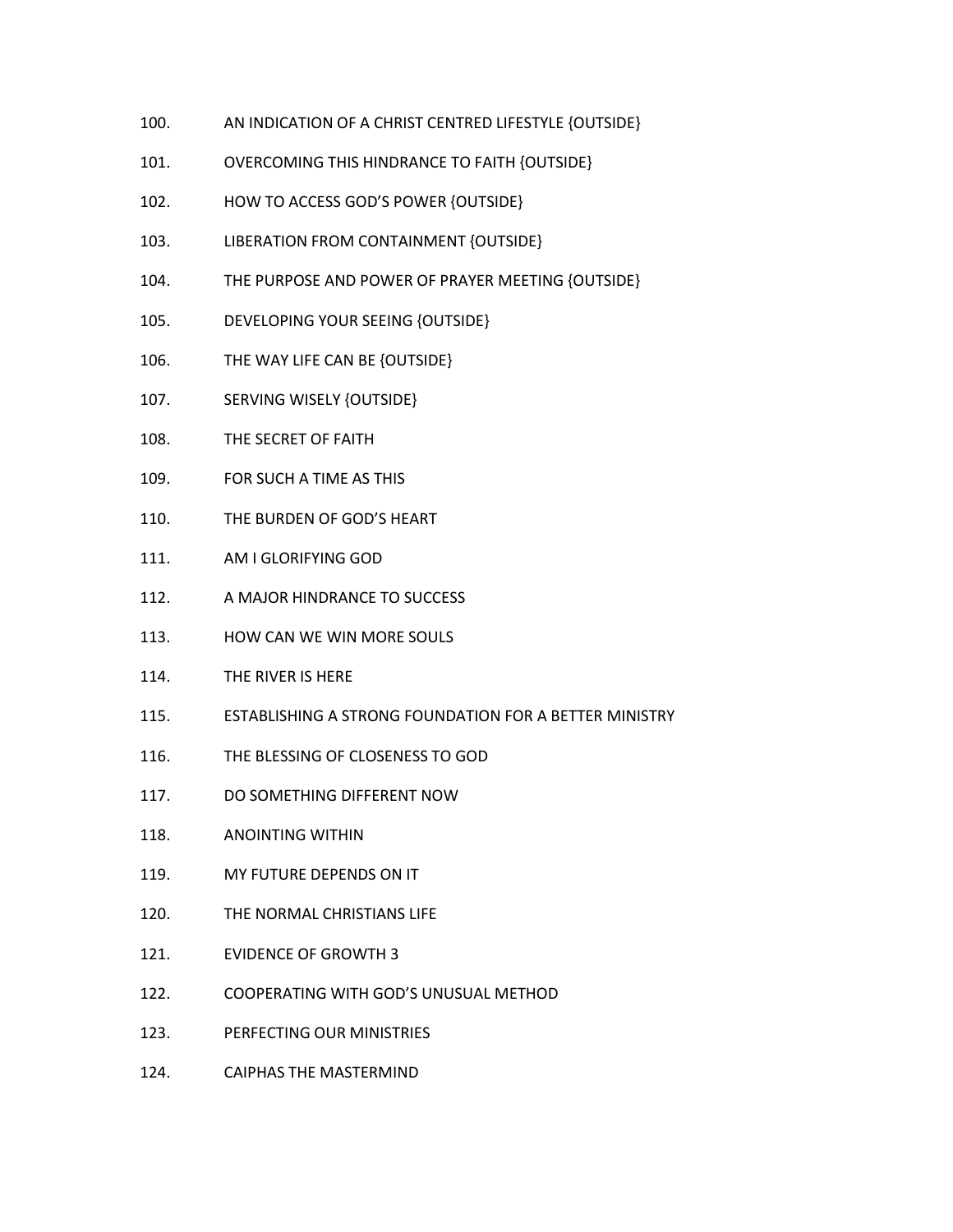- 125. DOUBTING THOMAS
- 126. RELATIONSHIP POTENTIALS
- 127. NEVER EVER DO IT
- 128. BEHOLD ANOTHER LEVEL
- 129. POWER TO SUCCEED
- 130. MATURITY FOR EFFECTIVE MINISTRY 2
- 131. THE NECCESITY OF PRAYER FOR CHRISTIANS WORKER
- 132. PROVOKING THE ACT OF THE HOLY SPIRIT
- 133. STOLEN PROPERTIES RETURNED
- 134. DEVELOPING MINISTERIAL POTENCY
- 135. KEY TO SUPER ABUNDACE
- 136. THE FUTURE BEGAN YESTERDAY
- 137. DEVELOPING MINISTERIAL POTENCY
- 138. BEWARE OF MINISTRY KILLERS
- 139. BENEFITS OF USING OPPORTUNITIES
- 140. MAKING FOOTPRINTS ON THE HAND OF TIME {OUTSIDE}
- 141. WHO IS THE HOLYGHOST
- 142. WHY CHRIST CENTRED LIVING
- 143. OPPORTUNITIES ABOUND EVERYWHERE
- 144. WHY GOD HAD TO COME
- 145. MAKING MY LIFE COUNT FOR MORE
- 146. EXPLORING MARITAL OPPORTUNITIES
- 147. WHAT ARE YOU SAYING
- 148. IT IS ALL IN THE PACKAGE
- 149. DOES HE REALLY CARE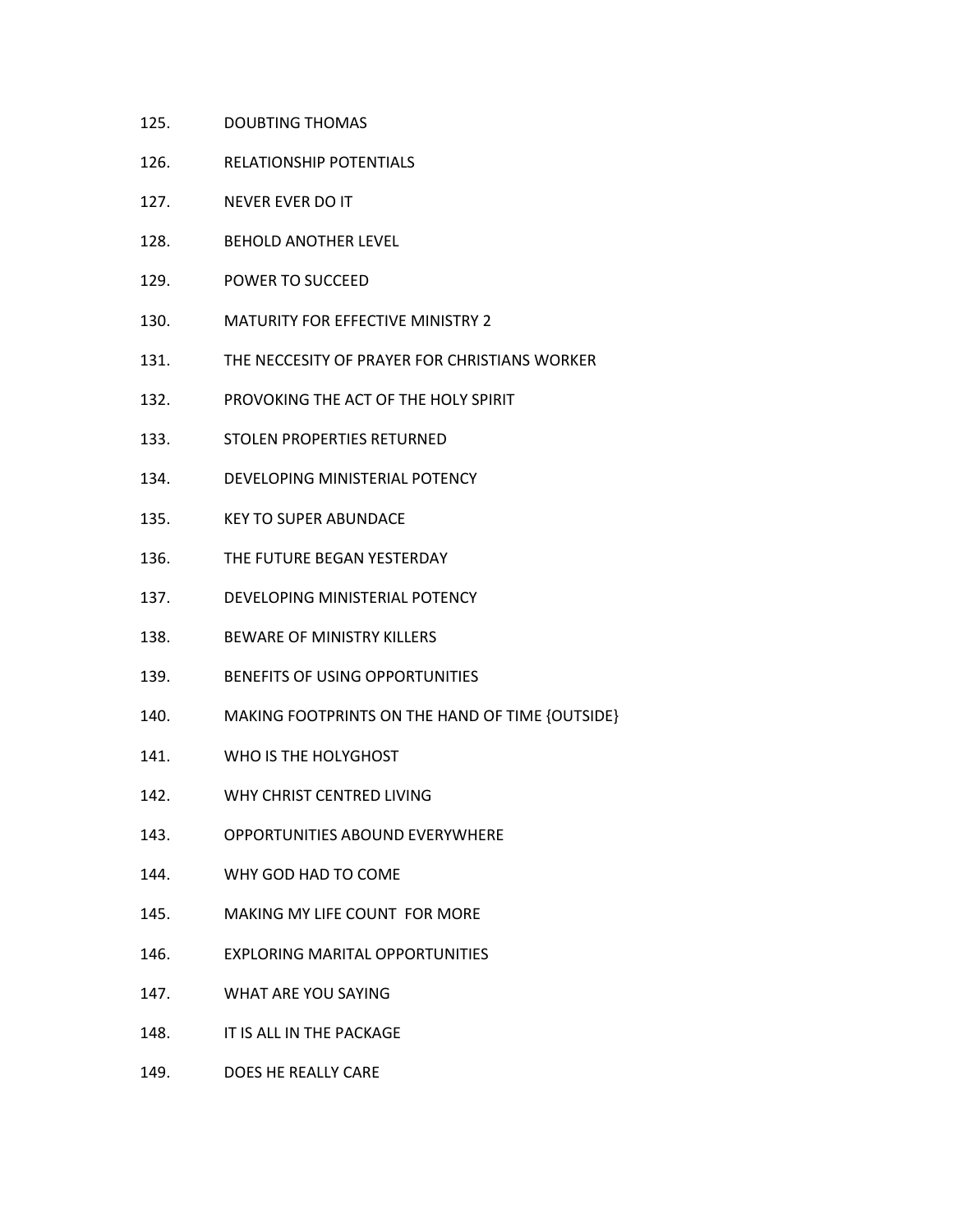- 150. THE PRINCIPLE OF PREDETERMINED DURATION OF PROBLEM
- 151. WHY SHOULD I PARTAKE IN THIS?
- 152. FACING LIFE AFTER LOSS
- 153. IT IS MY FAULT
- 154. THE BEST GIFT
- 155. HOW TO GET WHAT YOU ARE SEEKING
- 156. WHAT IS THE FRUIT OF THE SPIRIT
- 157. ORDER TO FIGHT
- 158. PATH TO OVERFLOWING BLESSING
- 159. ACTIVATING THE FORCE OF INCREASE
- 160. CONFLICT IN RELATIONSHIP AND HOW TO DEAL WITH THEM
- 161. THE RECIPE
- 162. PERFECTING OUR MINISTRY {CHARACTER DEVELOPING}
- 163. HEROD ANTIPAS THE FOX
- 164. THE MESSAGE IN THE MESS
- 165. BECOMING GOD'S PERFECT GENTLEMEN
- 166. THE POWER OF A PROPHETIC WORD
- 167. WHAT THE ACTIVATED POWER WILL DO
- 168. THE QUEST FOR INCREASE
- 169. FRIENDSHIP WITH GOD
- 170. WISDOM FOR FIGHTING
- 171. IF YOU WILL GLORIFY GOD
- 172. PERFECTING OUR MINISTRIES { WHOM TO CHOOSE AS FRIEND}
- 173. DEVELOPING STRATEGY FOR HARVEST
- 174. WHAT AM I GETTING WRONG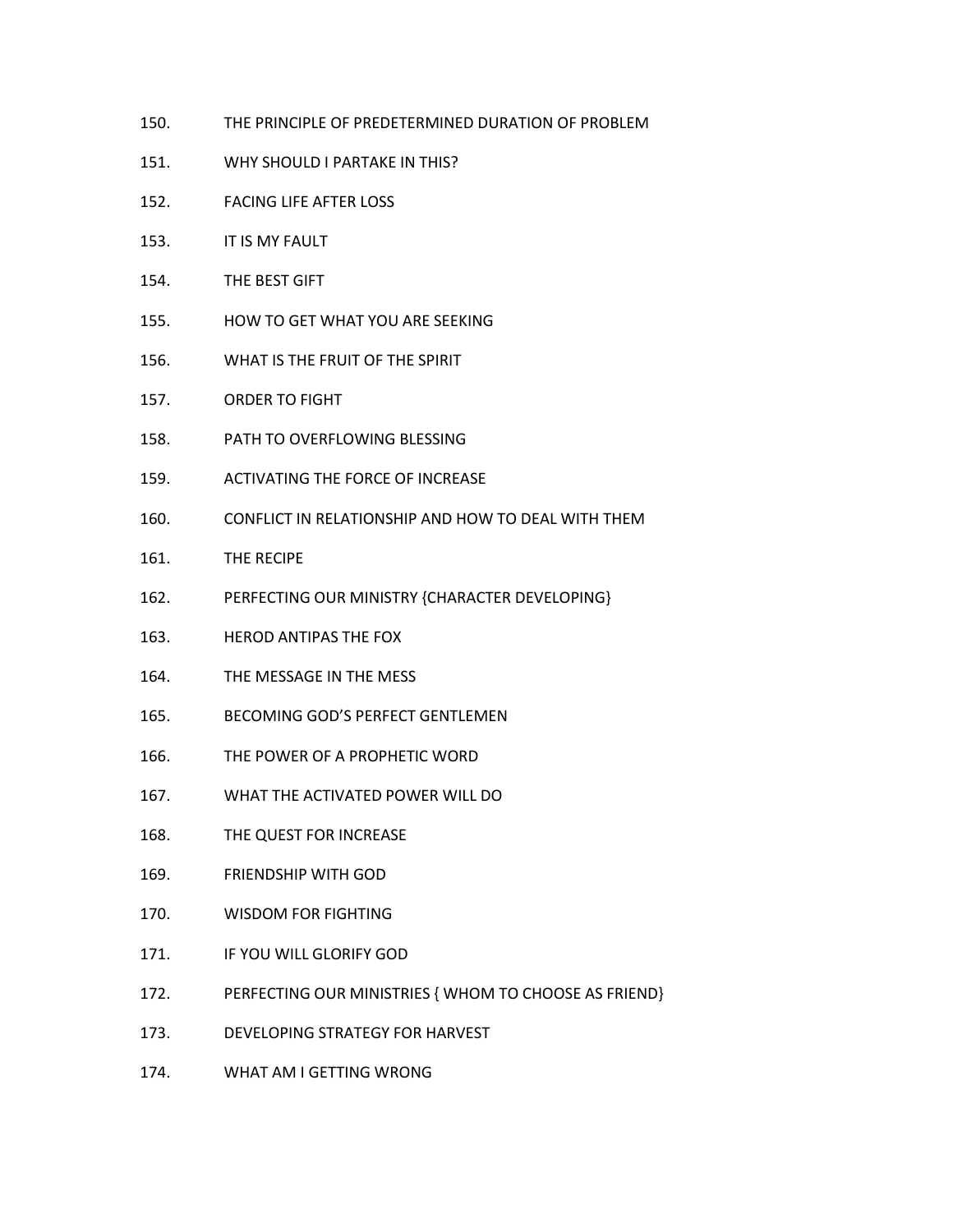- 175. HOW TO MANAGE IT
- 176. ACTIVATING SUPERNATURAL INFLUENCE
- 177. SIMEON OF CYRENE THE CONSCRIPT
- 178. MAKING A CASE FOR A FRESH ANOINTING
- 179. THE KEY TO PASSINATE SERVICE
- 180. UNDERSTANDING THE OBEDIENCE PRINCIPLE
- 181. THE SECRET TO GOD'S GREATEST BLESSINGS
- 182. WHAT IS STAGNATION?
- 183. WHAT IS THE SUPER ABOUNDANT LIFE
- 184. THE BETTER ALTERNATIVE
- 185. VISION CONTROLED LIFESTYLE
- 186. WHEN DESIRE DON'T DELIVER
- 187. WHY GOD HAD TO COME
- 188. BIBLE STUDY METHOD
- 189. HOW TO GET BETTER THINGS
- 190. HOW TO DETERMINE YOUR TRUE GOALS
- 191. THE TYPES OF GOALS WE NEED TO SET
- 192. HOW TO SET OUR GOALS
- 193. WHY PEOPLE FAIL TO ACHIEVE THEIR GOALS
- 194. THE QUALITIES OF THOSE WHO SET AND ACHIEVE GREAT GOALS
- 195. RENEWING OUR GOALS
- 196. THE GRAET INVITATION
- 197. SETTING RELATIONSHIP GOALS
- 198. HOW TO RELATE TO OUR GOALS
- 199. AREAS WHERE WE NEED TO SET GOALS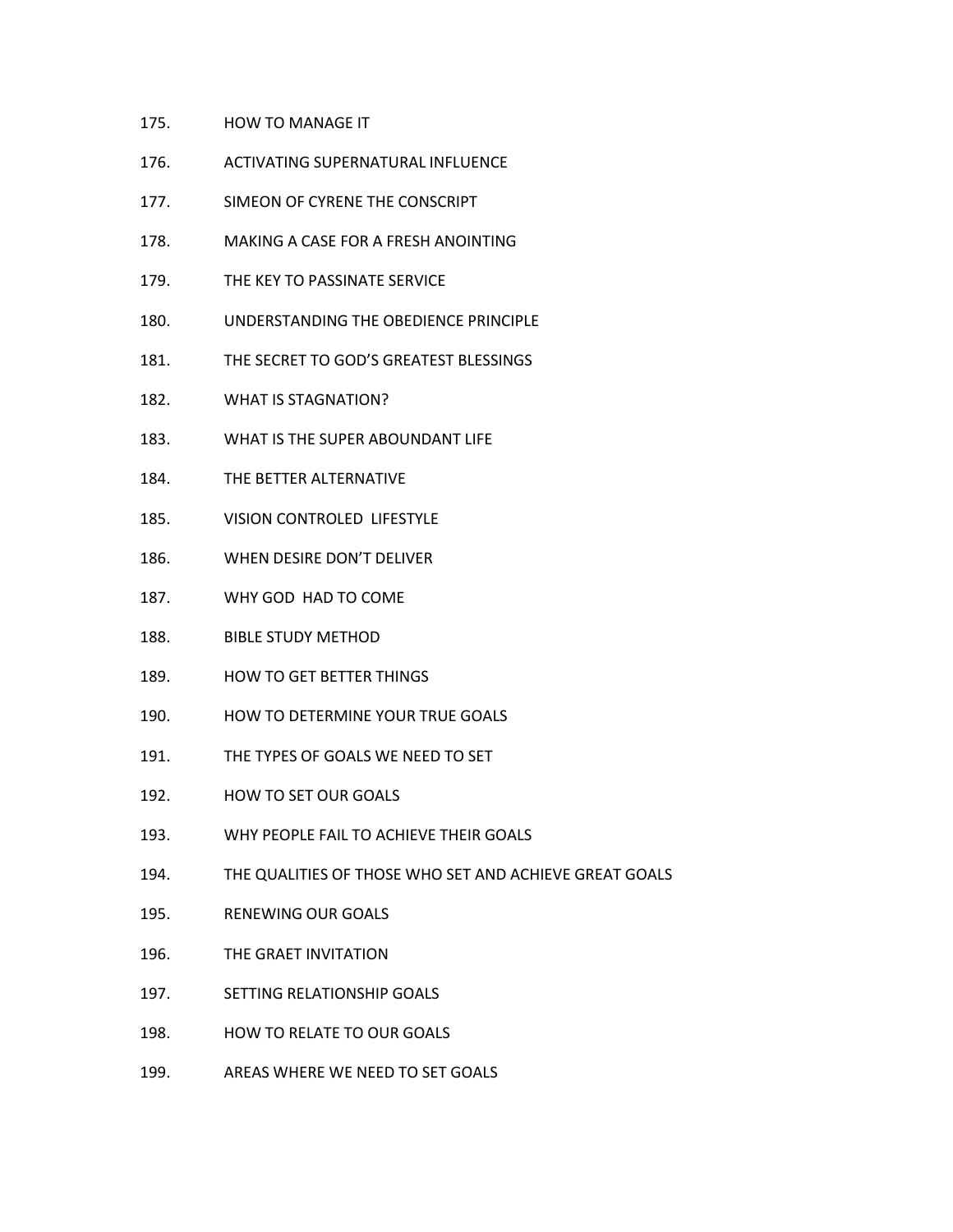- 200. WHY WE NEED TO SET GOALS
- 201. WHY MANY PEOPLE DO NOT SET GOALS
- 202. HEEDING THE CALL TO INTIMACY WITH GOD
- 203. OPENING THE DOORS OF HEAVEN
- 204. HOW TO OPEN THE DOORS OF HEAVEN
- 205. HOW TO MEET EVERY NEED
- 206. GOD'S GREATEST DESIRE
- 207. **IT IS IN THE PACKAGE**
- 208. WHY THE OVERFLOW
- 209. THE PLACE CALVARY
- 210. WHAT YOUR ULTIMATE AIM SHOULD BE
- 211. KEEP ON USING EVERY OPPORTUNITY
- 212. CHANGED TO GO FORWARD
- 213. THE TRUTH ABOUT WHO WE ARE
- 214. BECOMING WHAT GOD CALLED ME TO BE
- 215. MATURITY FOR EFFECTIVE MINISTRY 1
- 216. THE MAKING OF IDEAL ENVIROMENMT
- 217. MADE BETTER BY THE WORD
- 218. VARIOUS DIMENSIONS OF GOD'S BLESSINGS
- 219. DEVELOPING PERCEPTION FOR GREATNESS
- 220. THAT THE MINISTRY MAY NOT BE BLAME
- 221. IDENTIFYING AND AMXIMIZING OPPORTUNITIES
- 222. DO YOU HAVE SPIRITUAL 20/20 VISION
- 223. THE REPENTANT ROBBER
- 224. THE KEY TO LIFE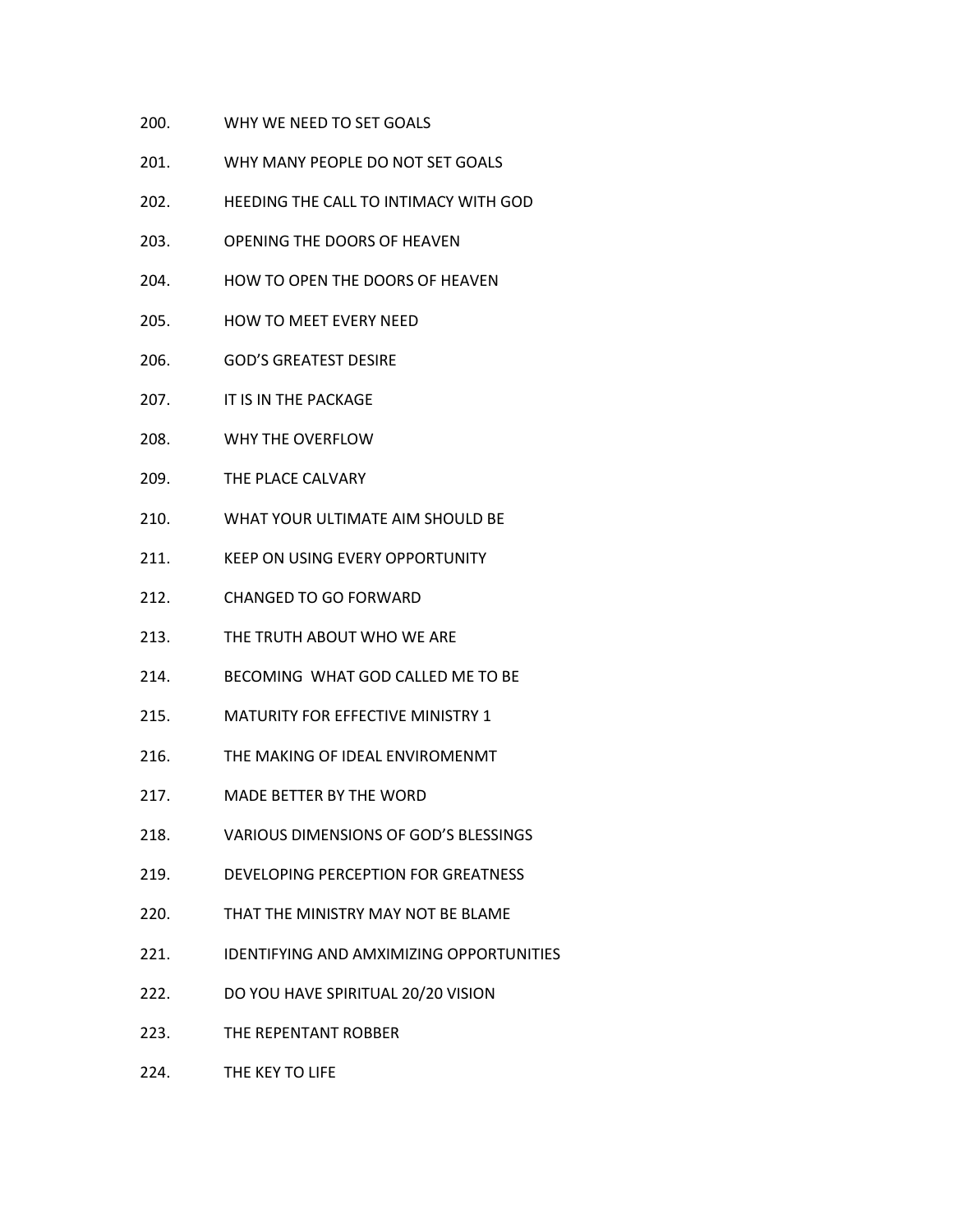- 225. HOW MUCH AM I WORTH
- 226. THE POWER OF EXPECTANCY
- 227. THE SECRET OF THE PALM TREE
- 228. LIVING IN THE POWER OF THE SPIRIT
- 229. UNDERSTANDING TEMPTATION
- 230. AM I DOING A GOOD WORK
- 231. LIVING BY EVERY WORD
- 232. AM I MY ENEMY
- 233. HOW GOD ANSWERS PRAYER
- 234. WHY FOLLOW JESUS
- 235. POWER PACKS
- 236. WHY DOES SATAN ATTACK US
- 237. MY IMPORTANT RELATIONSHIP
- 238. MAKING GOOD INVESTMENT FOR A BETTER FUTURE
- 239. MAKING FOOTPRINTS
- 240. YOU ARE HIS TARGET 1
- 241. WHO IS OUR TARGET AS CHURCH
- 242. AM I WALKING IN THE SPIRIT
- 243. WHO IS TO BLAME?
- 244. HOW TO PROTECT YOURSELF
- 245. HOW TO MAKE RAPID PROGRESS
- 246. YOU ARE HIS TARGET 3
- 247. KEYS TO ACT OF THE HOLY SPIRIT
- 248. A LIFESTYLE OF EXCELLENCE
- 249. THE ULTIMATE EXPRESSION OF A CHRIST CENTRED LIFE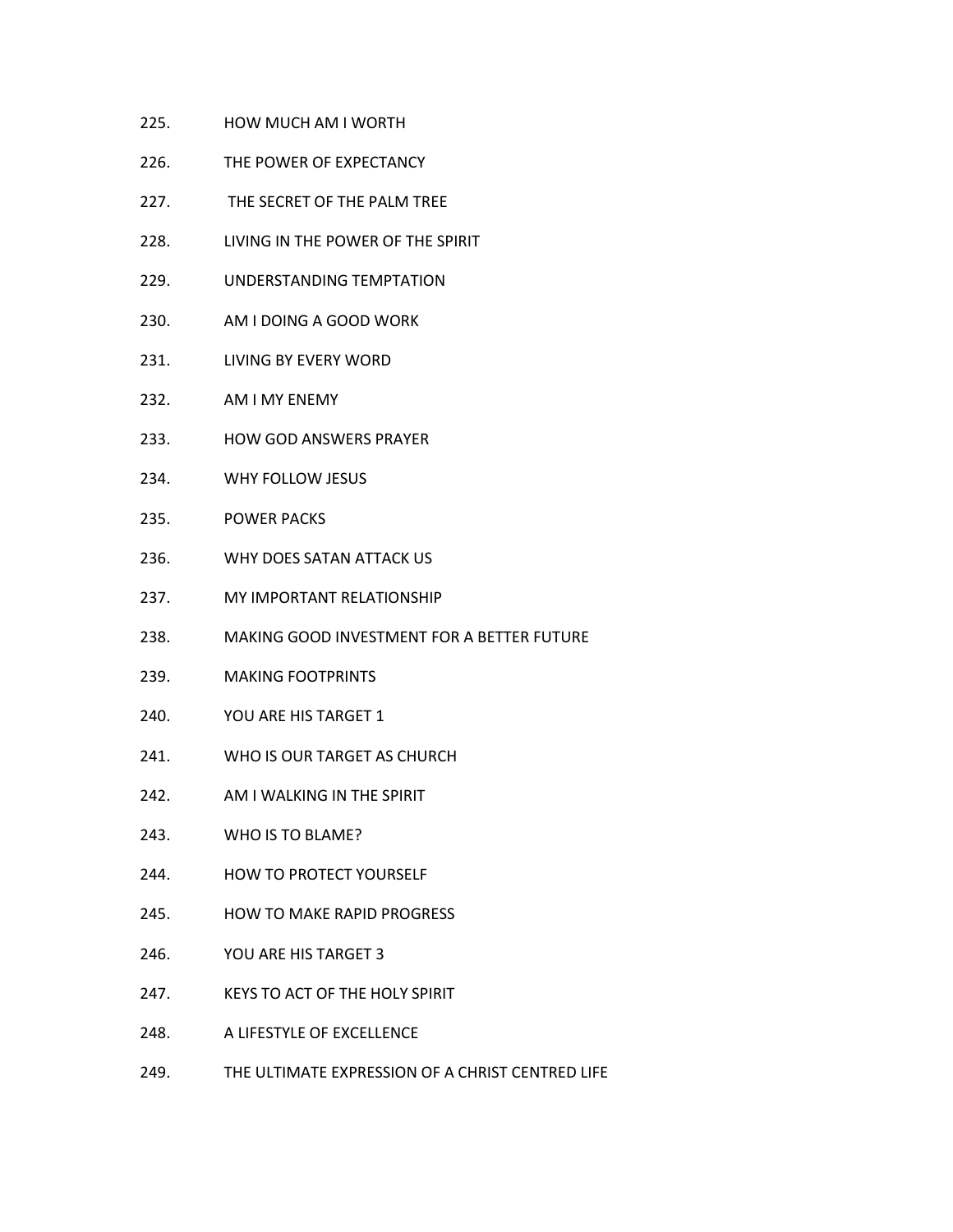- 250. WHERE DOES HE ATTACK US
- 251. DO YOU HAVE ANY
- 252. WHEN DOES HE TARGET US 1
- 253. YOU DON'T HAVE TO MISERABLE NOW!
- 254. HOW JESUS ATTRACTED CROWDS
- 255. YOU ARE HIS TARGET 2
- 256. THE POWER TO CHANGE YOUR LIFE
- 257. HOW SATAN ATTACK US
- 258. ALL INCLUSIVE SALVATION
- 259. BECOMING MORE RELIABLE
- 260. ACTIVATING SUPER ABOUNDANCE
- 261. DECISION MAKING MADE EASY
- 262. HOW TO KNOW THE WILL OF GOD
- 263. HOW TO MAKE RIGHT CHOICES
- 264. MINISTERIAL ESSENTIAL {BY WHAT WAYS DOES MY FATHER REPRESENT GOD}
- 265. UNDERSTANDING THE SPIRIT OF SERVICE
- 266. STRATEGIC POSITIONING FOR WOMEN FOR OVERFLOWING BLESSING
- 267. MINISTERIAL ESSENTIAL {MY FATHER MY PROPHET}
- 268. OPEN HEAVEN FOR MINISTRY
- 269. GOD'S ECONOMY RECOVER FORMULA 1
- 270. GOD'S ECONOMY RECOVER FORMULA 2
- 271. GOD'S ECONOMY RECOVER FORMULA 3
- 272. GOD'S ECONOMY RECOVER FORMULA 4
- 273. GOD'S ECONOMY RECOVER FORMULA 5
- 274. WORKING ACCORDING TO MANDATE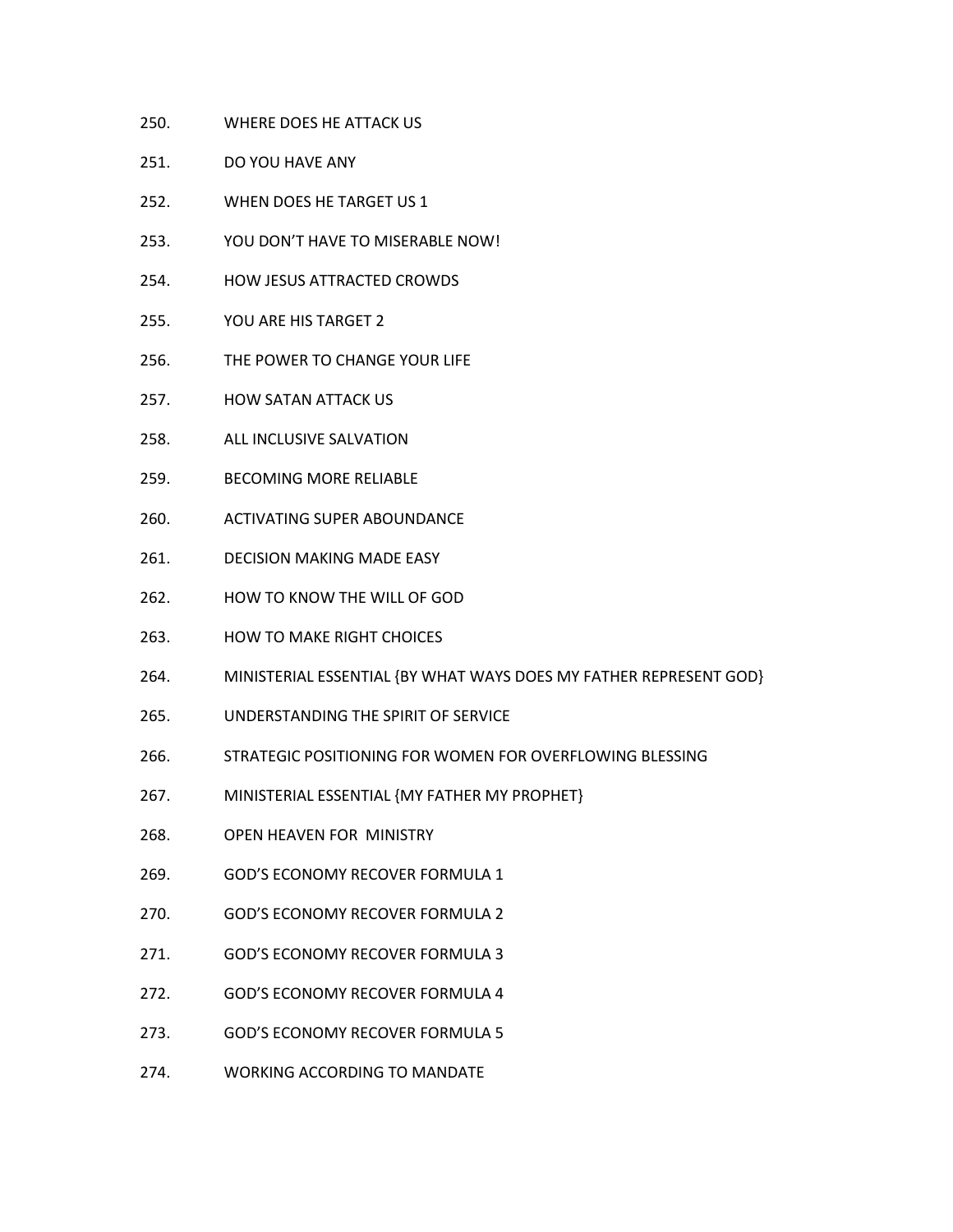- 275. HOW TO SUCCCEED IN LIFE 1
- 276. HOW TO SUCCCEED IN LIFE 2
- 277. HOW TO SUCCCEED IN LIFE 3
- 278. WHY RELATIONSHIP?
- 279. THE PRACTICE OF PRAYER
- 280. WHY RESTORATION
- 281. PUTTING MY CALL BEYOND DOUBT
- 282. HOW TO TREAT OTHERS
- 283. PRINCIPLE OF DIVINE OPERATION {HOW TO MAKE RAPID PROGRESS
- 284. PLEASE LET ME EXPLAIN
- 285. HOW TO INVEST YOUR LIFE
- 286. THE PROOF OF OUR LOVE FOR GOD
- 287. WHATJESUS SAID ABOUT LOVE
- 288. HANDLING THE STORM OF LIFE
- 289. THE PURPOSE OF BEING ANOINTED WITH OIL
- 290. EXPLAINING DELAYSTO ANSWERS PRAYERS
- 291. STRENGTHEN FAMILY TIES
- 292. WHY GOD SPEAK TO US
- 293. BUILDING A LASTING RELATIONSHIP
- 294. YOU ASKED FOR IT
- 295. HOW I DISCOVER THE POWER IN THE NAME OF JESUS
- 296. WHOSE VOICE AM I HEARING
- 297. HOW HAVE YOU BEEN RESPONDING TO GOD'S CALL
- 298. WHY THANKSGIVING
- 299. STARTING AFRESH WITH HIS EXAMPLE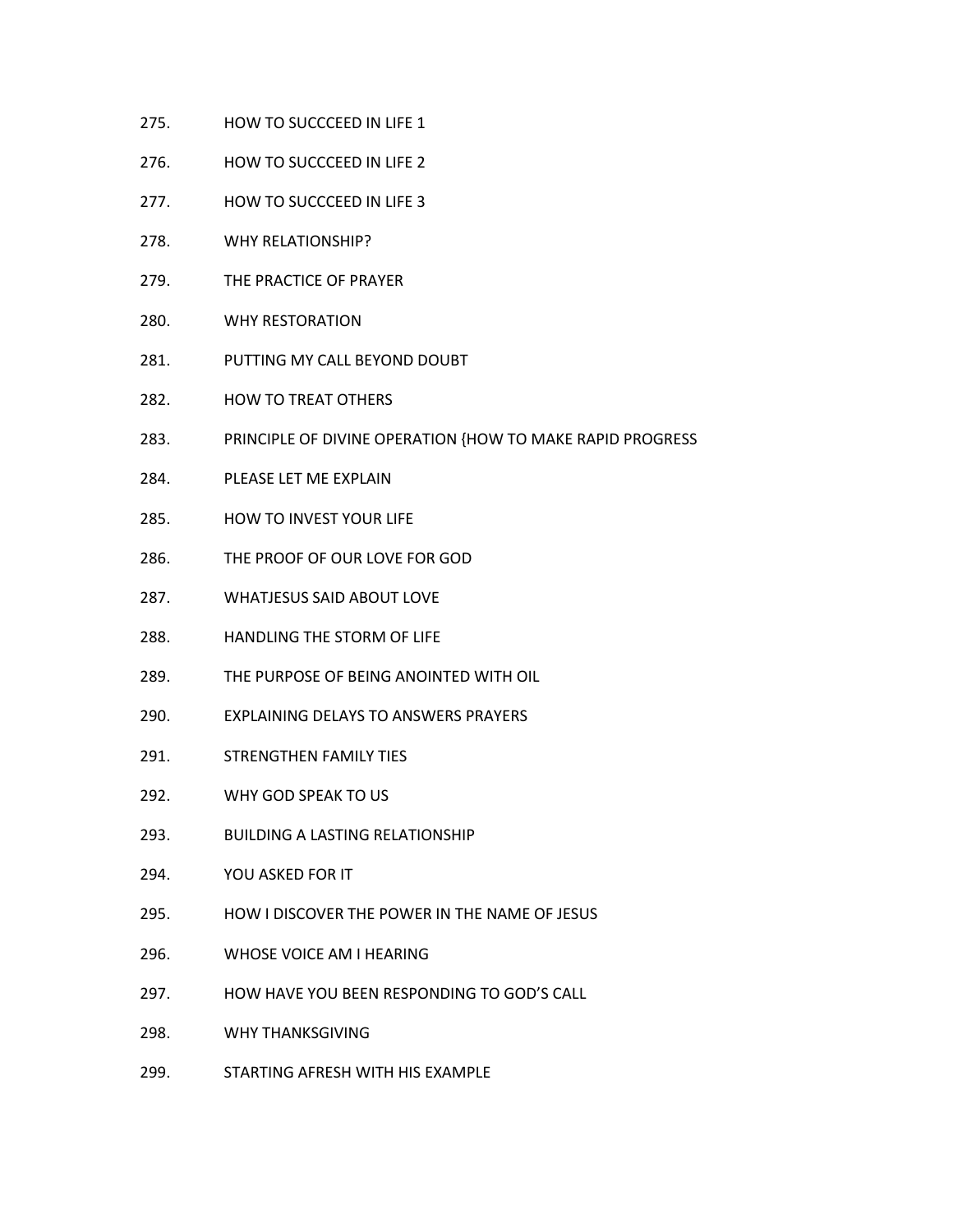- 300. DESIGNING A SEEKER SENSITIVE SERVICE
- 301. JESUS, LIGHT OF THE WORLD RAW
- 302. HOW TO CHANGE YOUR LIFE
- 303. AN ESSENTIAL FOR CHRISTIAN
- 304. ANNAS THE POLITICIAN
- 305. IT IS DANGERIOUS
- 306. LIFE AT IT BEST
- 307. EXPRESSION OF A FRESH START
- 308. HOW TO USE WHAT YOU HAVE
- 309. THE TRAGEDY OF MISSED OPPORTUNITIES
- 310. MAKING THINGSEASIER FOR GOD
- 311. HINDRANCE TO GROWTH
- 312. THE REMAKING OF AN IDEAL ENVIROMENT
- 313. WHY YOU SHOULD BE HOPEFULL
- 314. MASTER OUR DESIRES
- 315. NOW IS THE TIME
- 316. How God uses problems to change our lives
- 317. Overcoming this hindrance to faith
- 318. Use the open door
- 319. Why people assume God is slow
- 320. It takes time
- 321. Power secret
- 322. It is your choice
- 323. Victor or victim
- 324. How to do it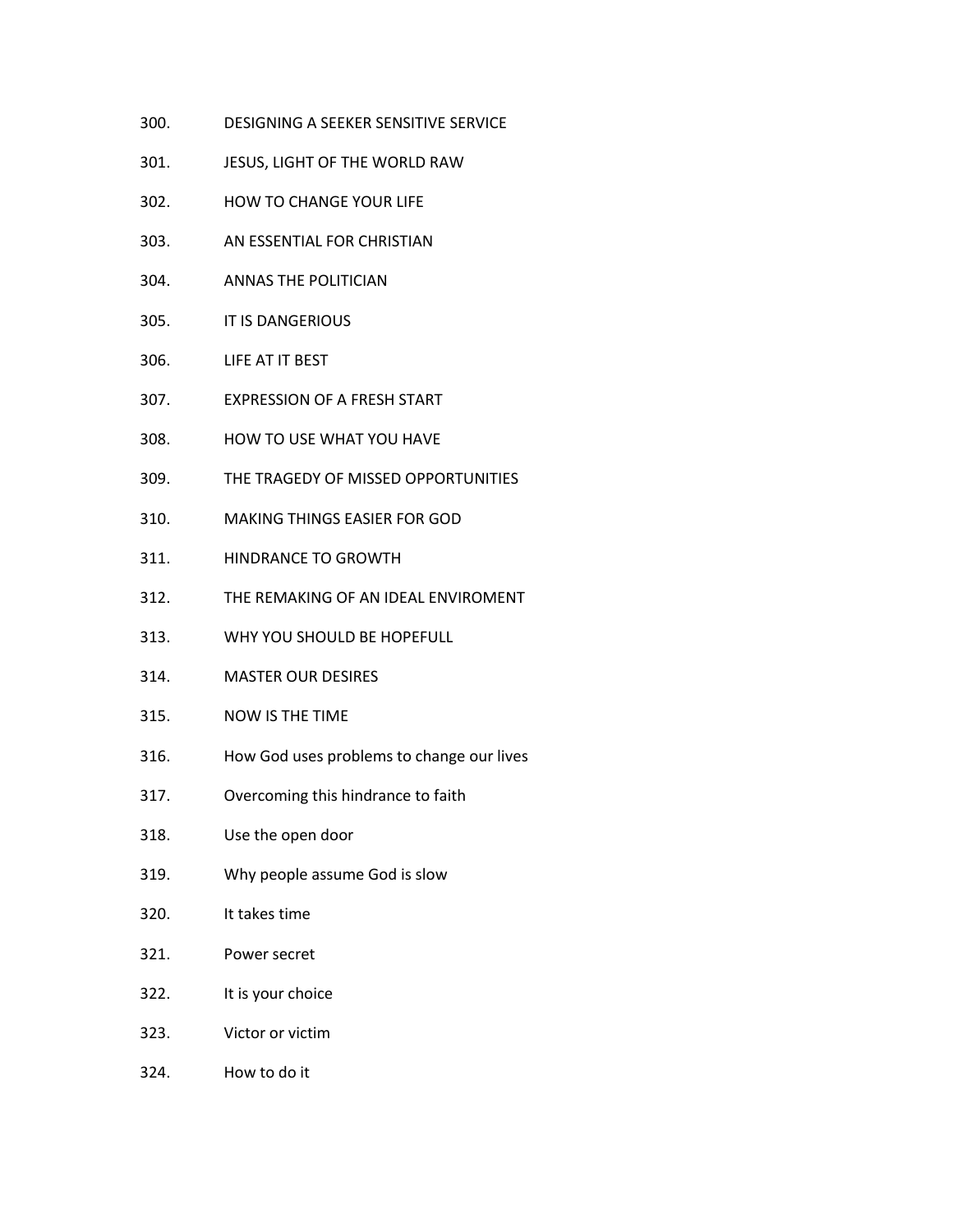| No comment                                    |
|-----------------------------------------------|
| Healing for your past                         |
| Better days are ahead                         |
| Cloven tongues like as of fire (outside)      |
| Does it matter to God                         |
| Why God seems about my case                   |
| The wind of the spirit                        |
| <b>Breath of God</b>                          |
| Moving forward into a new dawn(outside)       |
| What to do when God seems slow                |
| What some people do when it seems God is slow |
| Why people assume God is slow                 |
| How God use people to change our lives        |
| What the lord expect from us                  |
| Be still                                      |
| Destroying our enemies                        |
| Fulfilling conditions for fruitfulness        |
| Hope for the future                           |
| Is that all?                                  |
| The blessing of divine acceleration           |
| Fulfilling conditions for fruitfulness        |
| Evangelism is a worthy exercise               |
| Cating your cares on the lord                 |
| The power of divine favour                    |
| How to activate divine favour                 |
|                                               |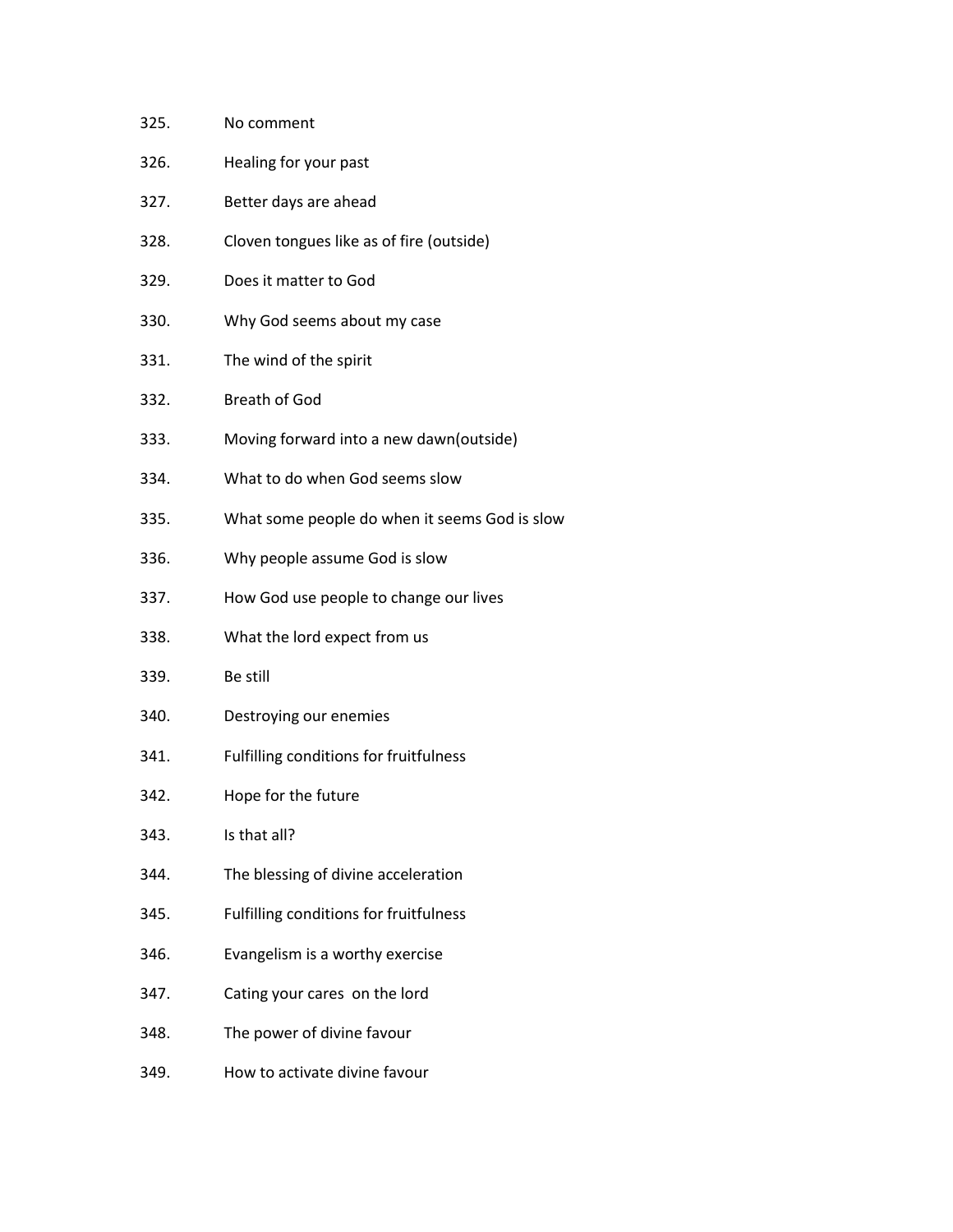- 350. Casting your cares on the lord-do not worry about tomorrow
- 351. Growing to perfection
- 352. Cast your care on the lord-he shall set your life in
- 353. The father's blessing
- 354. The mindset of a change agent
- 355. Cast your care:leave worry for the gentile
- 356. Inner life disciplines
- 357. Justification by faith
- 358. How to succeed in life (3)
- 359. Cast your care on the lord (for he careth for you)
- 360. How to succeed in life(the evidence of things to God 7
- 361. Cast your care do not worry about gentile
- 362. Explaining procastination
- 363. How to succeed in life develop confidence in God 8
- 364. What does it does for me
- 365. Cast your care on the lord the lord know you have a need
- 366. When not to
- 367. Be not be anxious for morrow
- 368. Do you have it in place
- 369. What he did
- 370. How to succeed in life 6 let the word of God dwell in you
- 371. Year of the greater one
- 372. In the crucible
- 373. When this happen
- 374. Am i guilty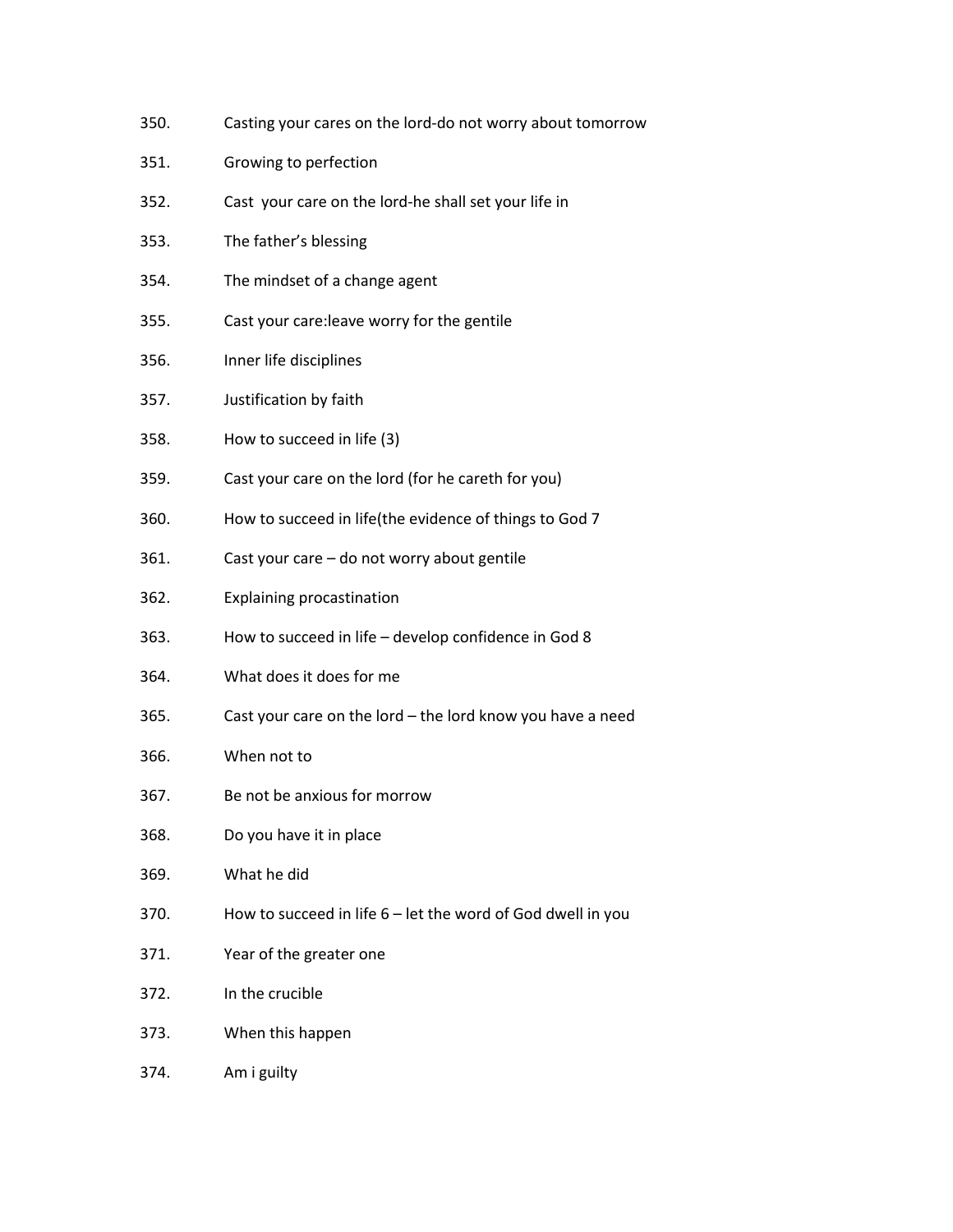- 375. Ultimately victorious
- 376. How to succeed in life 4
- 377. How to succeed in life 5
- 378. Curses, reasons and remedies 2
- 379. I shall be anointed with fresh oil
- 380. Activating the force of change in your life
- 381. I dont want you to
- 382. Understanding the test for promotion
- 383. The need to evaluate our lives
- 384. What to do not to be a failure
- 385. Establishing a case for a new anointing
- 386. How we ought to be serving God
- 387. The importance of the word that we speak
- 388. The benefits of speaking God's word
- 389. Our parent's best gift
- 390. The choice of a wavering crowd
- 391. What does he have to say
- 392. The power of persistence in receiving from God
- 393. Am I being hindered?
- 394. How to succeed in everything we do
- 395. What happens when the spirit comes?
- 396. His unspeakable gift
- 397. How to run the race of life
- 398. Why I can expect to flourish
- 399. The power of affirmation, attestation and acknowledgement 1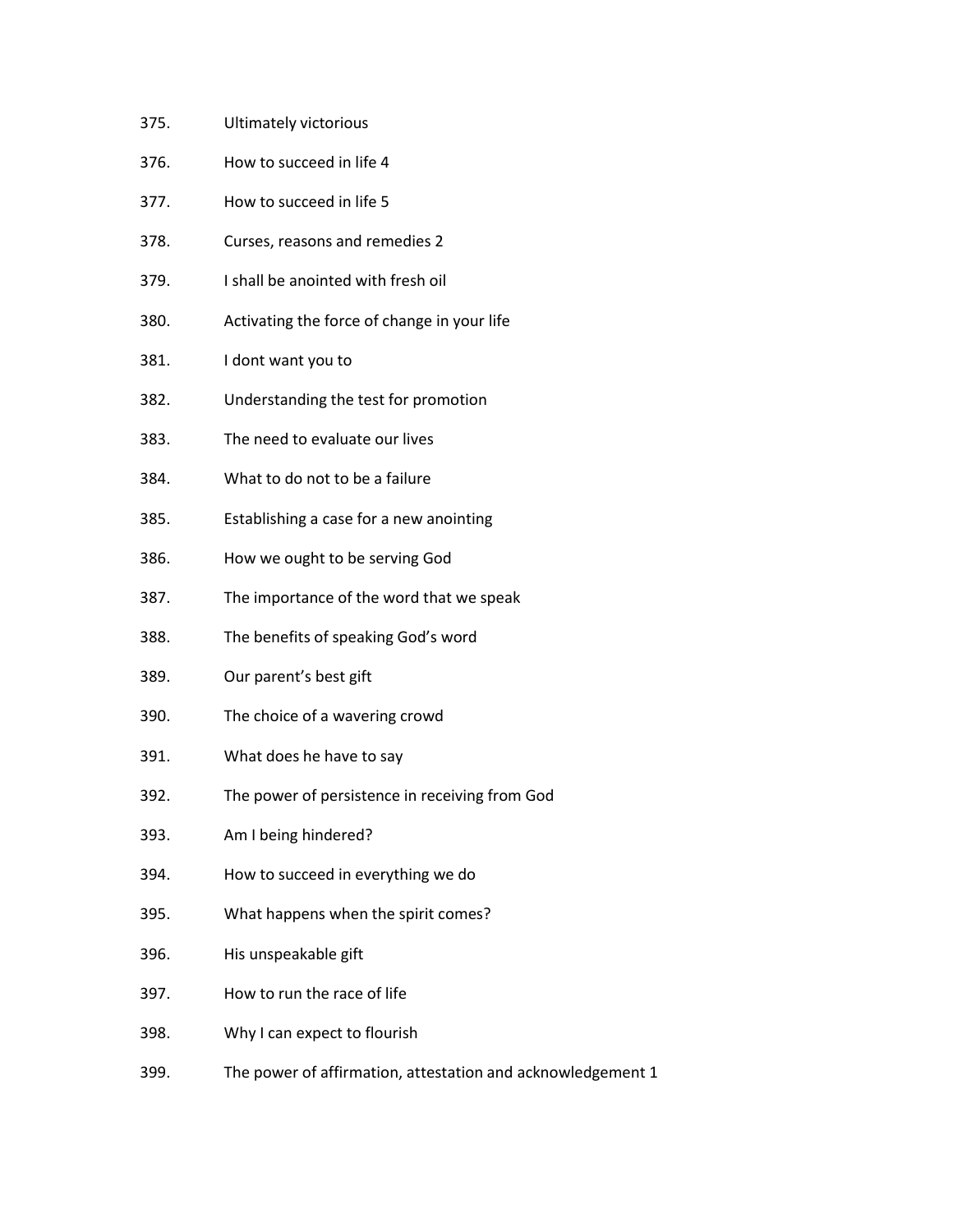- 400. The power of affirmation, attestation and acknowledgement 2
- 401. How to live above average
- 402. Building capacity for flourishing
- 403. God's purpose in flourishing us
- 404. Understanding our real worth
- 405. Guideline for managing pressure of life
- 406. A required attribute of a flourishing believer
- 407. Dimensions of flourishing
- 408. Character traits of a flourishing believer
- 409. The enemy of the anointing
- 410. The power of affirmation, attestation and acknowledgement 3
- 411. The power of affirmation, attestation and acknowledgement 4
- 412. What faith is (importance of faith)
- 413. Principles of dynamic faith
- 414. Why growth is important
- 415. Removing this barrier
- 416. Why should I partake of this
- 417. Revival time of refreshing
- 418. How to go spiritual
- 419. A fresh anointing
- 420. Enemies of the anointing 2
- 421. Receiving the anointing 1
- 422. And it shall come to pass
- 423. Purpose of the anointing 1
- 424. Purpose of the anointing 2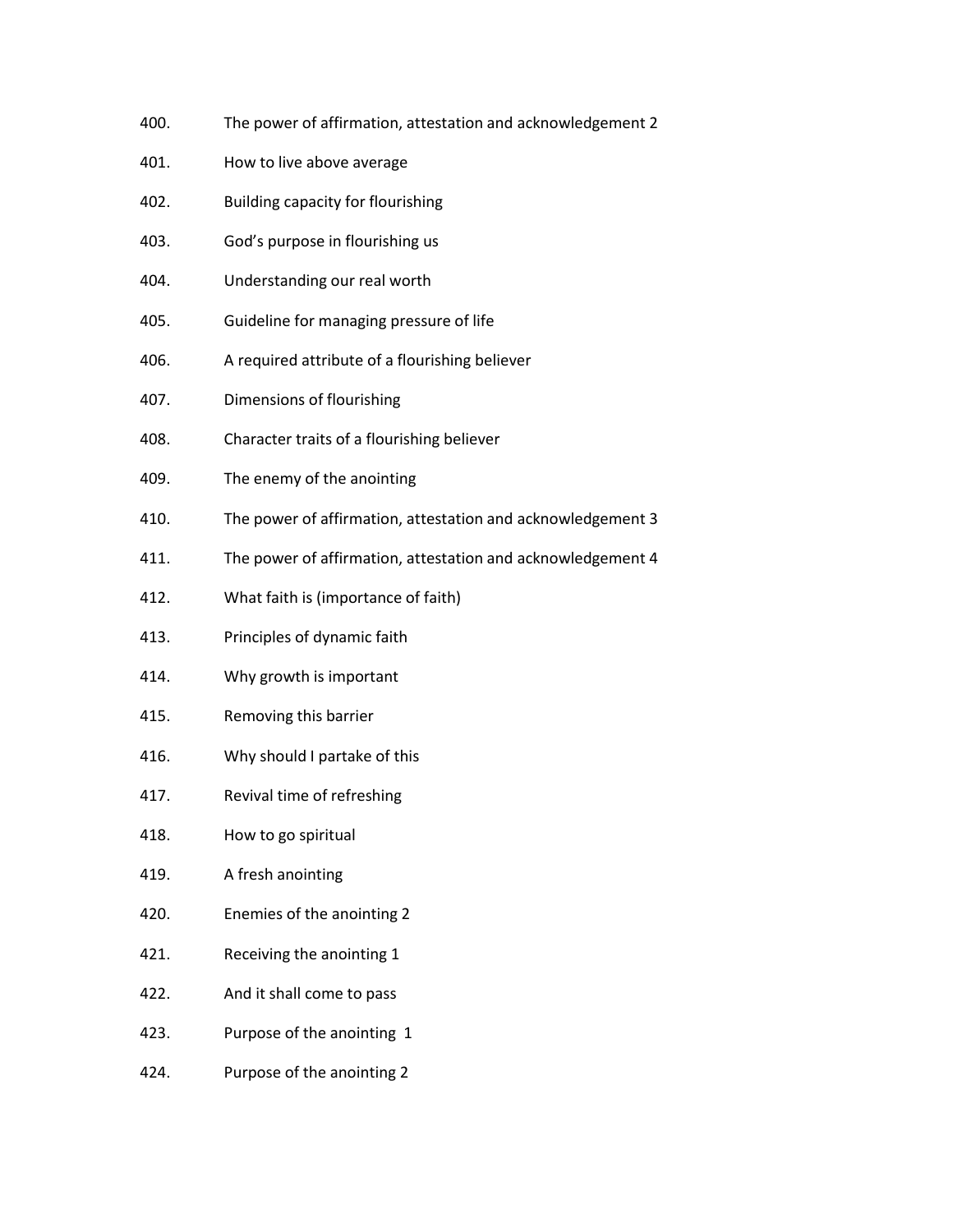- 425. How to thrive on all fronts in evil times
- 426. Myths of spiritual growth
- 427. The balanced minister
- 428. This is the way to do it
- 429. Anchor of the soul
- 430. Are you feeling disappointed
- 431. Why you do not receive what you desire
- 432. How to study the word of God (outside)
- 433. Why I should study the word of God (outside)
- 434. Not even God can
- 435. Excuse me lord I have a question
- 436. Spiritual abortion in ministry
- 437. Why you are here
- 438. This is the reason
- 439. Why some minister fail
- 440. Personal witnessing
- 441. Why people do not receive what they desire
- 442. Are you feeling disappointed
- 443. Why we should study the word of God (outside)
- 444. Enemies of the anointing (staying in your place) 1
- 445. Excuses for not witnessing 1
- 446. Excuses for not witnessing 2
- 447. Biblical corrective discipline 3
- 448. Perfecting our ministry 1
- 449. Maintaining our cutting edge 1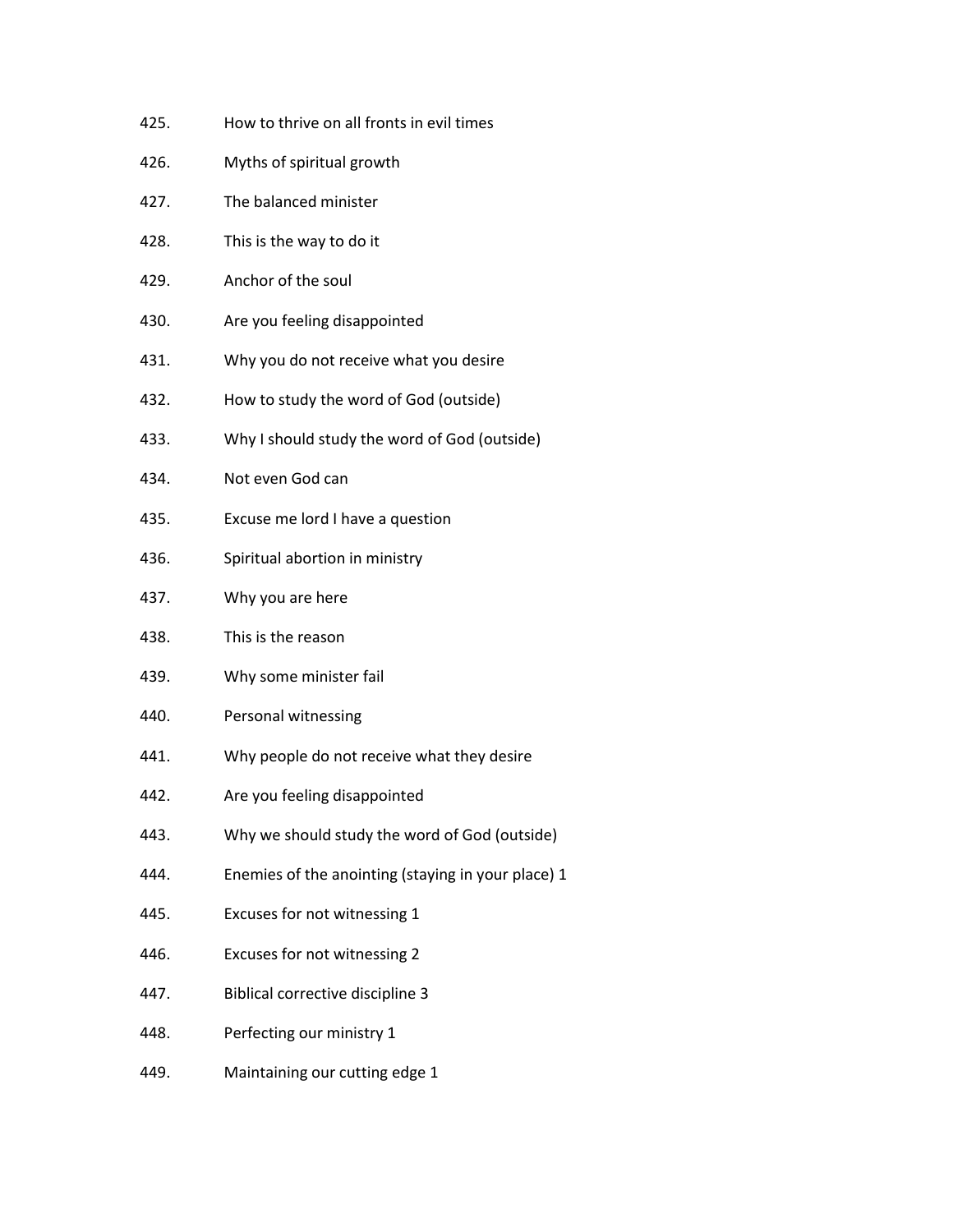- 450. Maintaining our cutting edge 2
- 451. Enemies of the anointing 3
- 452. The way to pray 2
- 453. Seeking the lost 2
- 454. Enemies of our potentials
- 455. Unlocking flourishing potentials
- 456. Is my christian life normal
- 457. Increasing our live output
- 458. Giving power to the prophetic word (family worship centre)
- 459. How to give offering 1
- 460. How to give offering 2
- 461. How to give offering 3
- 462. How to overcome economy hardship 1
- 463. Spiritual decline (Backsliding believer) 1
- 464. Spiritual decline (Backsliding believer) 2
- 465. Spiritual decline (Backsliding believer) 3
- 466. Spiritual decline (Backsliding believer) 4
- 467. Spiritual decline (Backsliding believer) 5
- 468. Spiritual decline (Backsliding believer) 6
- 469. Spiritual decline (Backsliding believer) 7
- 470. Spiritual decline (Backsliding believer) 8
- 471. Spiritual decline (Backsliding believer) 9
- 472. Why people do not reap to their expectation 1
- 473. Why people do not reap to their expectation 2
- 474. Why people do not reap to their expectation (stealing) 3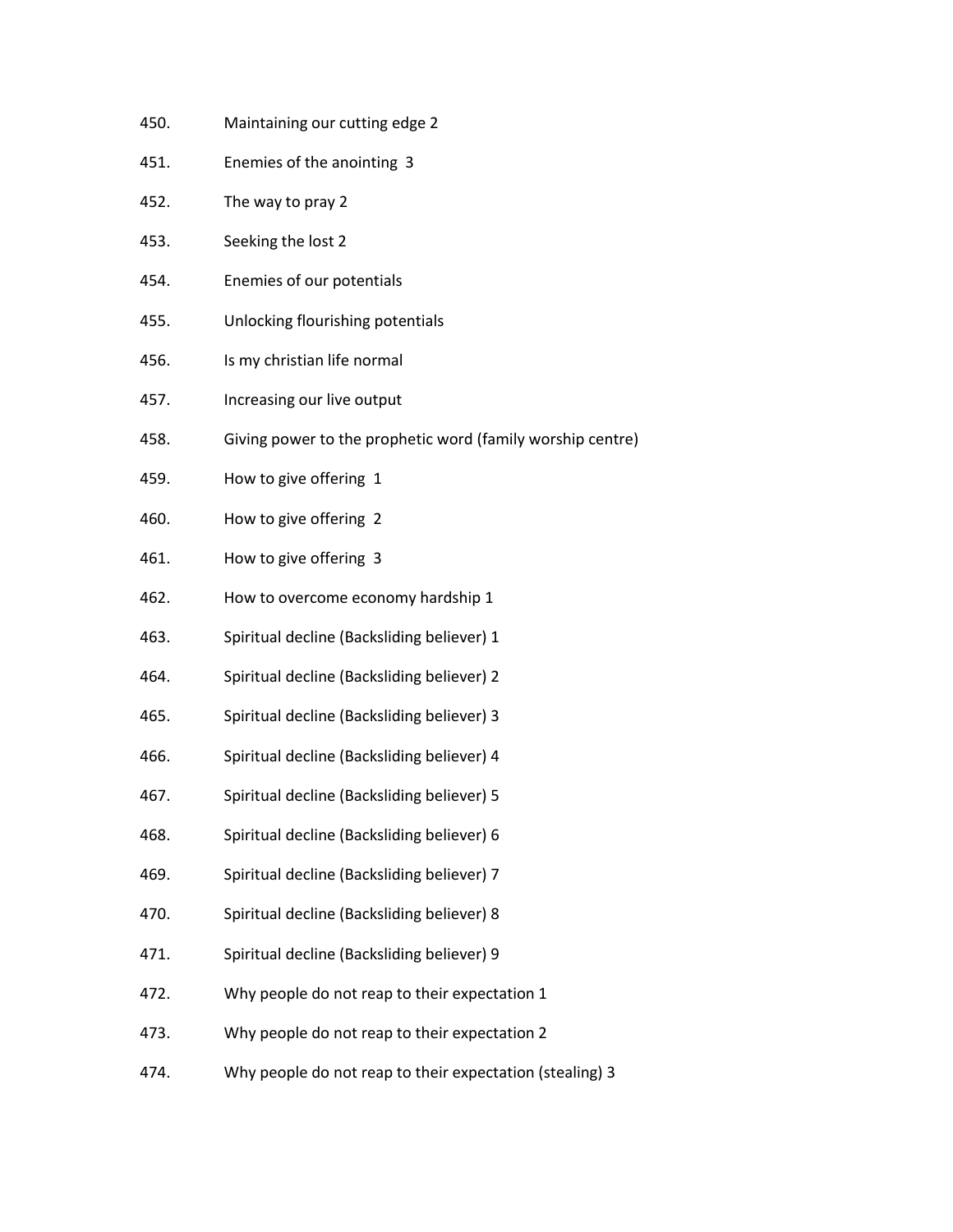- 475. Why people do not reap to their expectation (Lieing) 4
- 476. Why people do not reap to their expectation 6
- 477. Marriage and family life seminar 1
- 478. Marriage and family life seminar 2
- 479. Marriage and family life seminar (When the wine run dry) 3
- 480. Why people do not reap to their expectation 5
- 481. How to overcome economy hardship 2
- 482. How to overcome economy hardship 3
- 483. How to overcome economy hardship 4
- 484. How to overcome economy hardship 6
- 485. How to overcome economy hardship 9
- 486. Quality of having a winning heart 1
- 487. Quality of having a winning heart (the spiritual quality of the heart) 2
- 488. Perfecting your ministry 2
- 489. Survival secret
- 490. This is why you are here
- 491. Qualifying to overtake and recover all
- 492. This one thing I do
- 493. Tough times are our servants
- 494. The first Christmas service
- 495. Why does God give a word
- 496. Why the need for total transformation
- 497. How God transform us
- 498. The nature of total transformation
- 499. Paths to total spiritual transformation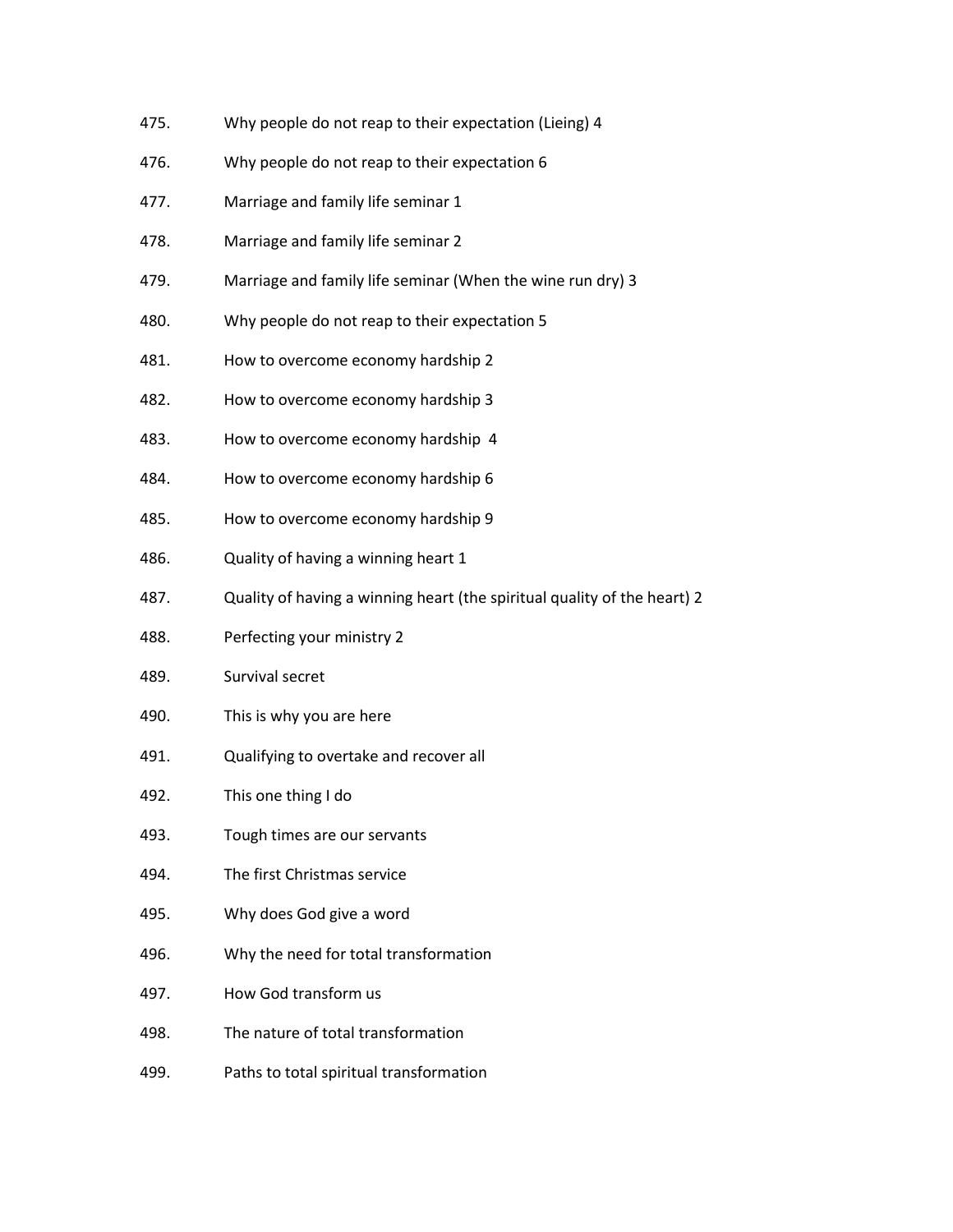- 500. How to energize physical transformation
- 501. Energizing relational transformation
- 502. Condition for transformation
- 503. Transformation: how does it happen
- 504. Guidelines for mental transformation
- 505. Guidelines for vocational transformation
- 506. What to do to experience emotional transformation
- 507. Keys to financial transformation
- 508. Understanding why believer's give \*\*\*
- 509. Elements of total transformation
- 510. How to manage stress
- 511. Lessons about church planting 1 \*\*\*\*\*
- 512. Lessons about church planting 2
- 513. A simple but very effective way of soul winning\*\*\*\*
- 514. Making life transforming choices
- 515. Transforming how we use money \*\*\*\*\*
- 516. \*\*\*
- 517. Roman the centurion
- 518. How not to remain the same
- 519. The transforming power of special programs \*\*\*\*\*
- 520. Guidelines for transformed programs \*\*\*\*\*
- 521. Facing the giants of life
- 522. How to deal with the way I feel
- 523. Biblical basics for exceeding expectation
- 524. The secrets to future blessings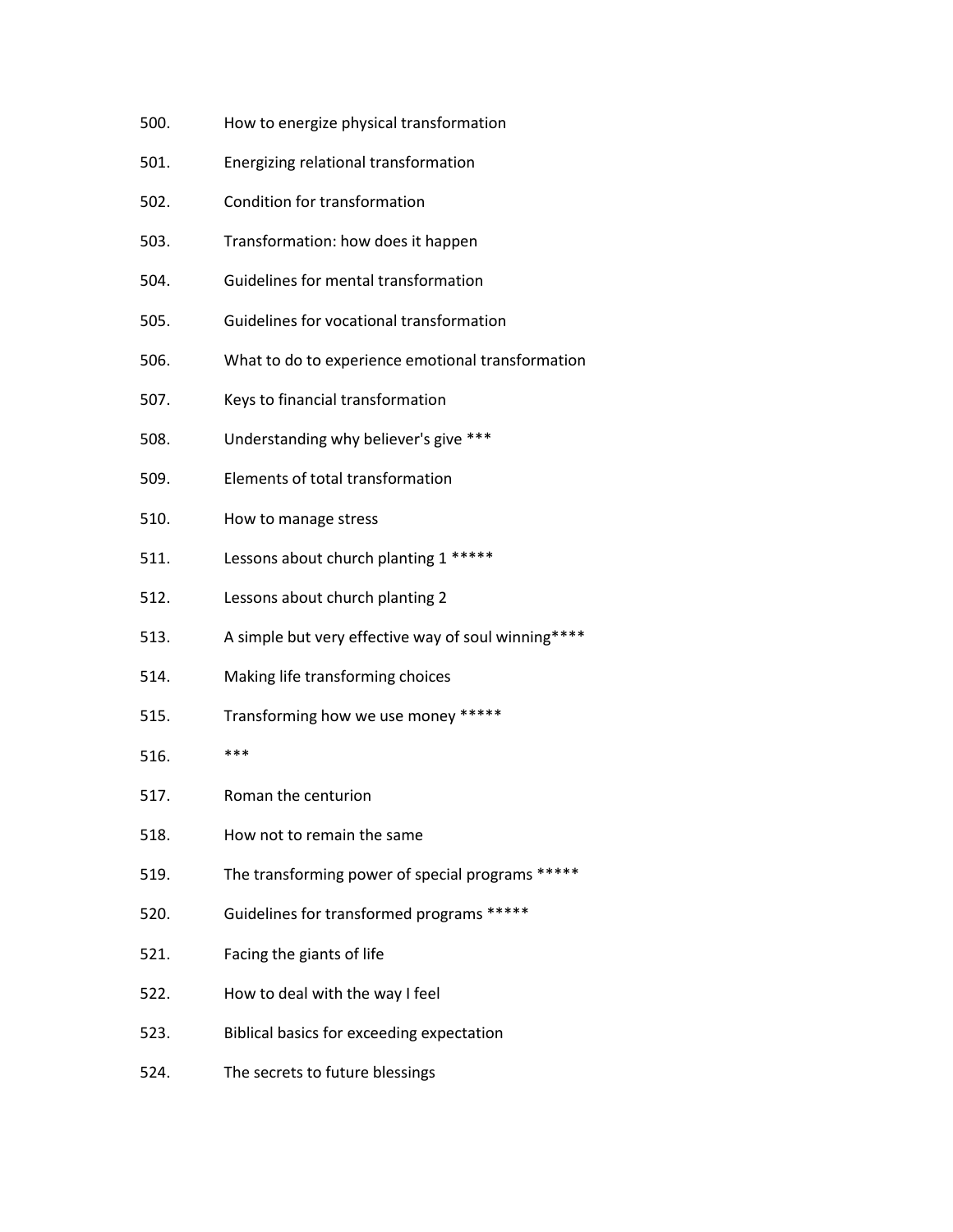- 525. Evangelism is a worthy exercise
- 526. Equipped for world transformation
- 527. Secret to a fulfilled life
- 528. The power of transformed desires
- 529. The transforming power of God's will for our marital life
- 530. God! Is that you talking
- 531. What you need to do to keep yourself debt free
- 532. Ways in which we can pray
- 533. Critics and criticism
- 534. Understanding change
- 535. The purpose and power of prayer meeting
- 536. Invest in the gospel of God
- 537. Lead me in the way
- 538. Redefining the call of God
- 539. What to know about new beginning
- 540. Humility a necessity for revival
- 541. Why growth is important
- 542. How to make effective personal change to our lives
- 543. The ideal Christian life
- 544. Our unique relationship
- 545. My most important relationship
- 546. A matter of concern
- 547. Increasing our lives output
- 548. Restoration of our soul
- 549. Character development (negative character)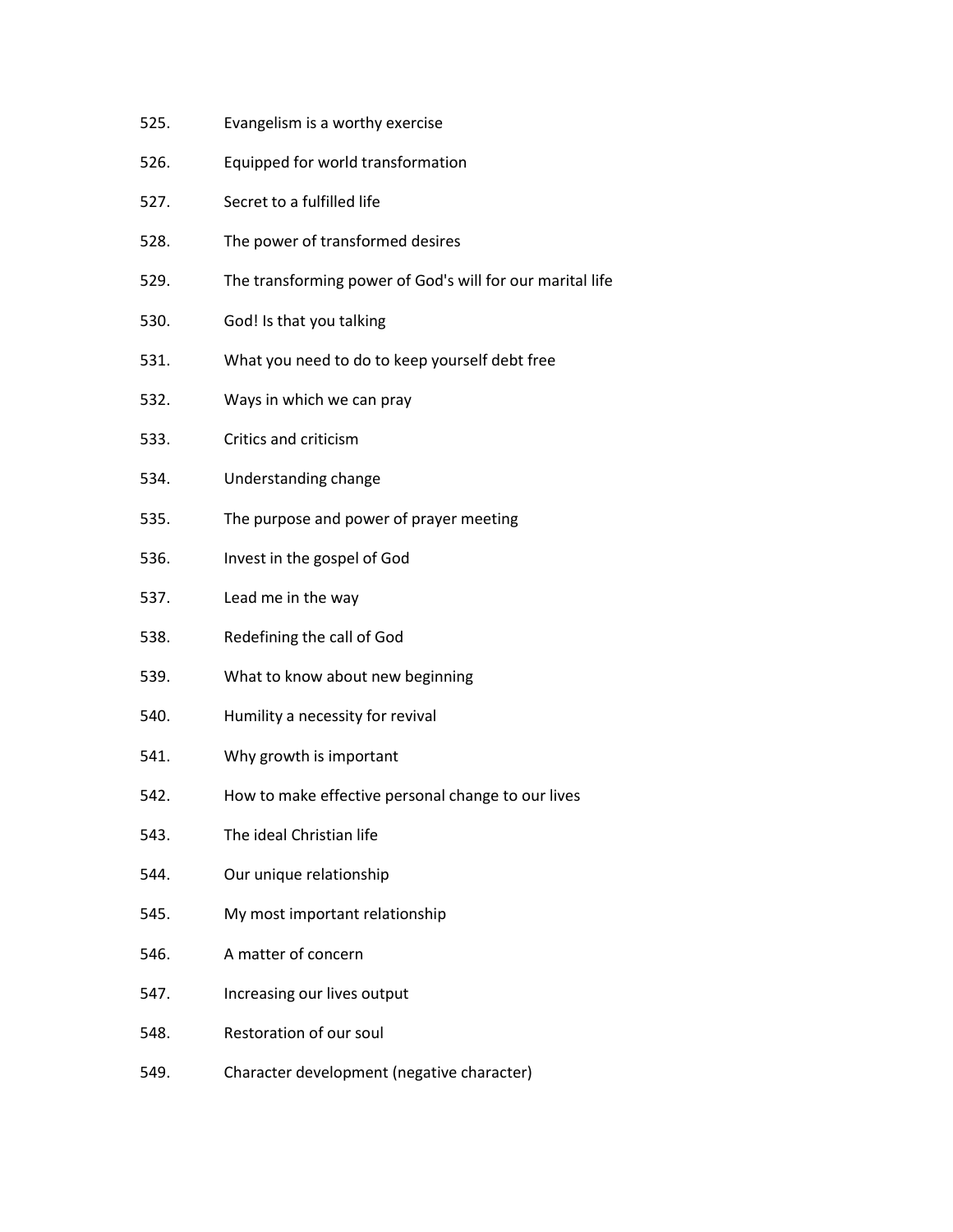- 550. Improving the quality of our ministry
- 551. A new dawn (outside)
- 552. Moving forward into a new dawn (outside)
- 553. What the lord expects from us (outside)
- 554. Perfecting our ministry (building character)
- 555. Perfecting our ministry (how to change our friend)
- 556. Perfecting our ministry 3
- 557. An open door (who is your greatest enemy)
- 558. The Christmas gift
- 559. Critics and criticism
- 560. Why people do not give offering
- 561. The thief you must watch out for (doubt)
- 562. An open door
- 563. That you may do well
- 564. How to govern our lives well
- 565. Faith is not denying the fact
- 566. A thief you must watch out for
- 567. Called by my side
- 568. Training for repentance in the 21<sup>st</sup> century
- 569. The tragedy of pontious pilate
- 570. Is my Christian life normal
- 571. Minister and his doctrine 10 (how to get a mantle)
- 572. No substitute 2
- 573. No substitute 1
- 574. It shall bring it to pass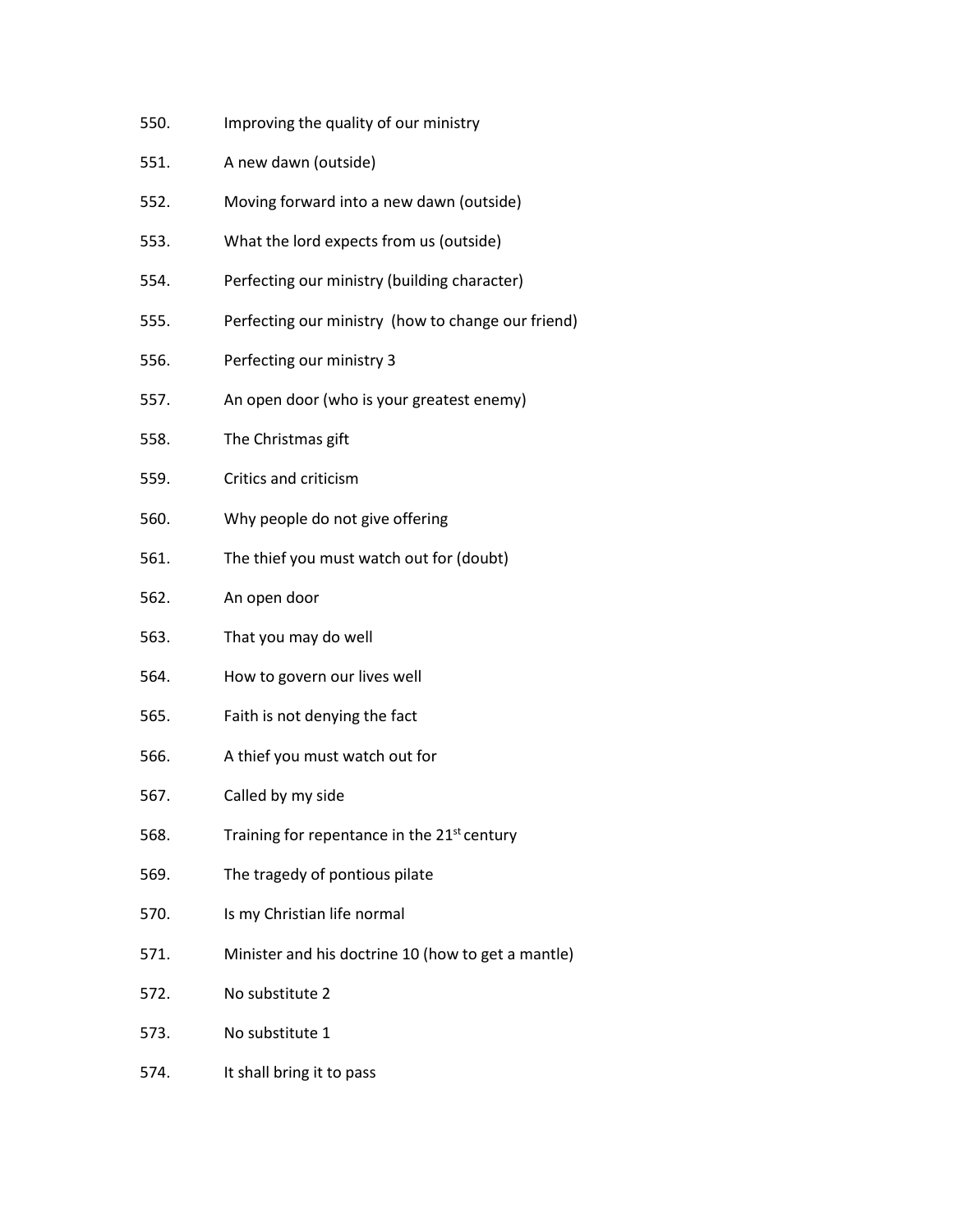- 575. Minister and his doctrine 8
- 576. Why some ministers get out of ministry work
- 577. The approved workman
- 578. Filled with or full of
- 579. Surviving the famine 3
- 580. Surviving the famine 5
- 581. The principle of mentoring
- 582. Serving with reward 3
- 583. Who is your greatest enemy
- 584. Gift, gifts and more gifts
- 585. What is the fruit of the spirit
- 586. Duties of an harmour bearer
- 587. Enough is enough
- 588. God's chosen fast
- 589. Developing a proper spirit for giving
- 590. Mary Magdalene
- 591. Serving with reward 2
- 592. Your worst enemy
- 593. The year of greater one
- 594. Now faith is
- 595. Character and development 3
- 596. Evangelism is a worthy exercise
- 597. A rare privilege
- 598. This should be our reason
- 599. Minister and his doctrine 1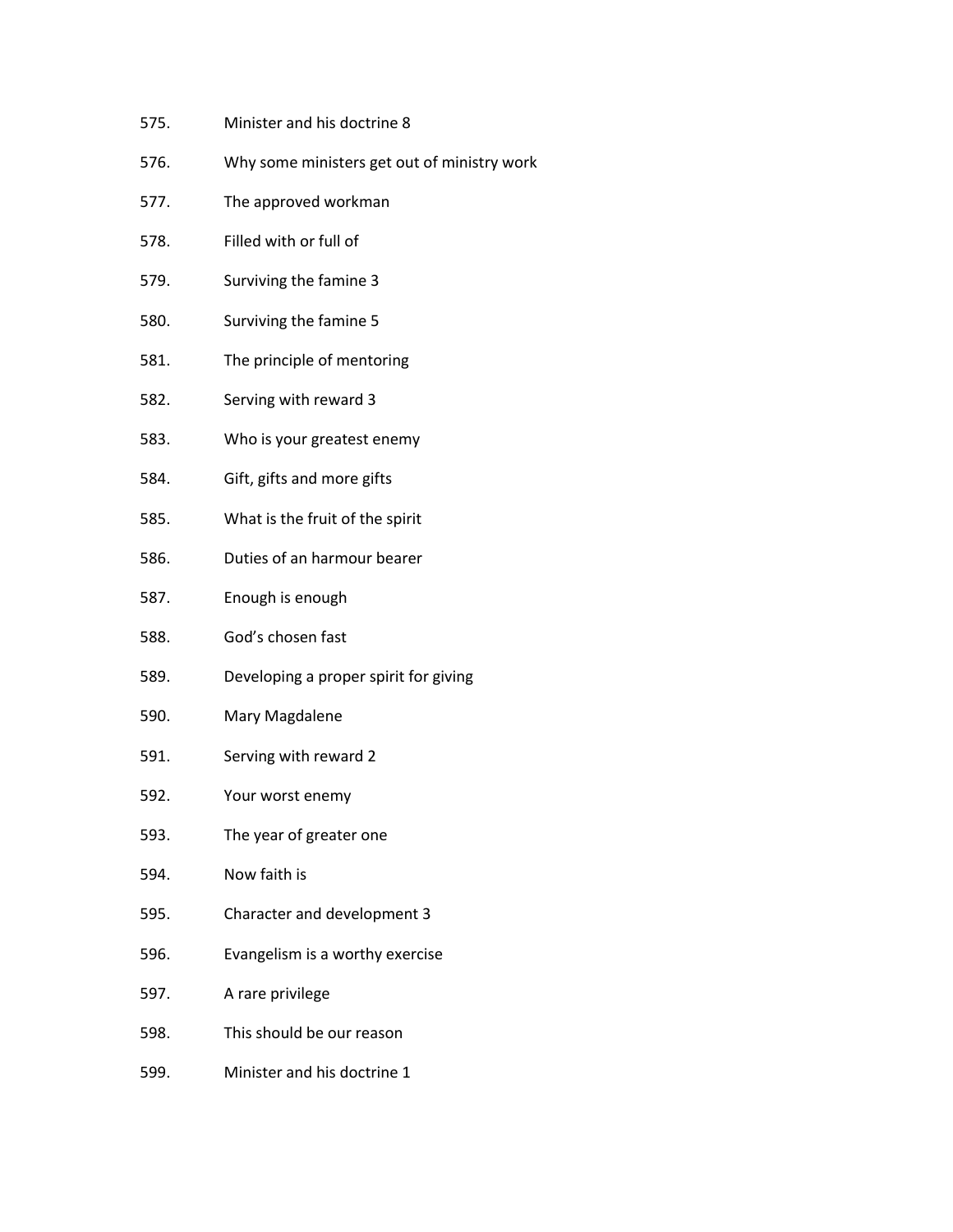- 600. Minister and his doctrine 2
- 601. Minister and his doctrine 3
- 602. Minister and his doctrine 4
- 603. Minister and his doctrine 5 (having a finisher's heart)
- 604. Minister and his doctrine 6 (having a finisher's heart)
- 605. Minister and his doctrine 7 (having a finisher's heart)
- 606. Minister and his doctrine 8 (having a finisher's heart)
- 607. Minister and his doctrine 11 (having a finisher's heart)
- 608. Minister and his doctrine 9
- 609. Survival secret
- 610. The discouraged worker
- 611. Ministerial essentials 4 (what determine what a father does)
- 612. Destroying our enemies
- 613. Joseph of Arimathea
- 614. How to give to God 2
- 615. The redeeming look
- 616. God's harmour bearer
- 617. Am I child of my father
- 618. Ministerial essentials 7
- 619. Ministerial essentials 5
- 620. The normal Christian life
- 621. Ministerial essentials 5 (the aim of our father)
- 622. Understanding the minister's heart 8
- 623. Dynamics of faith
- 624. Spiritual protocol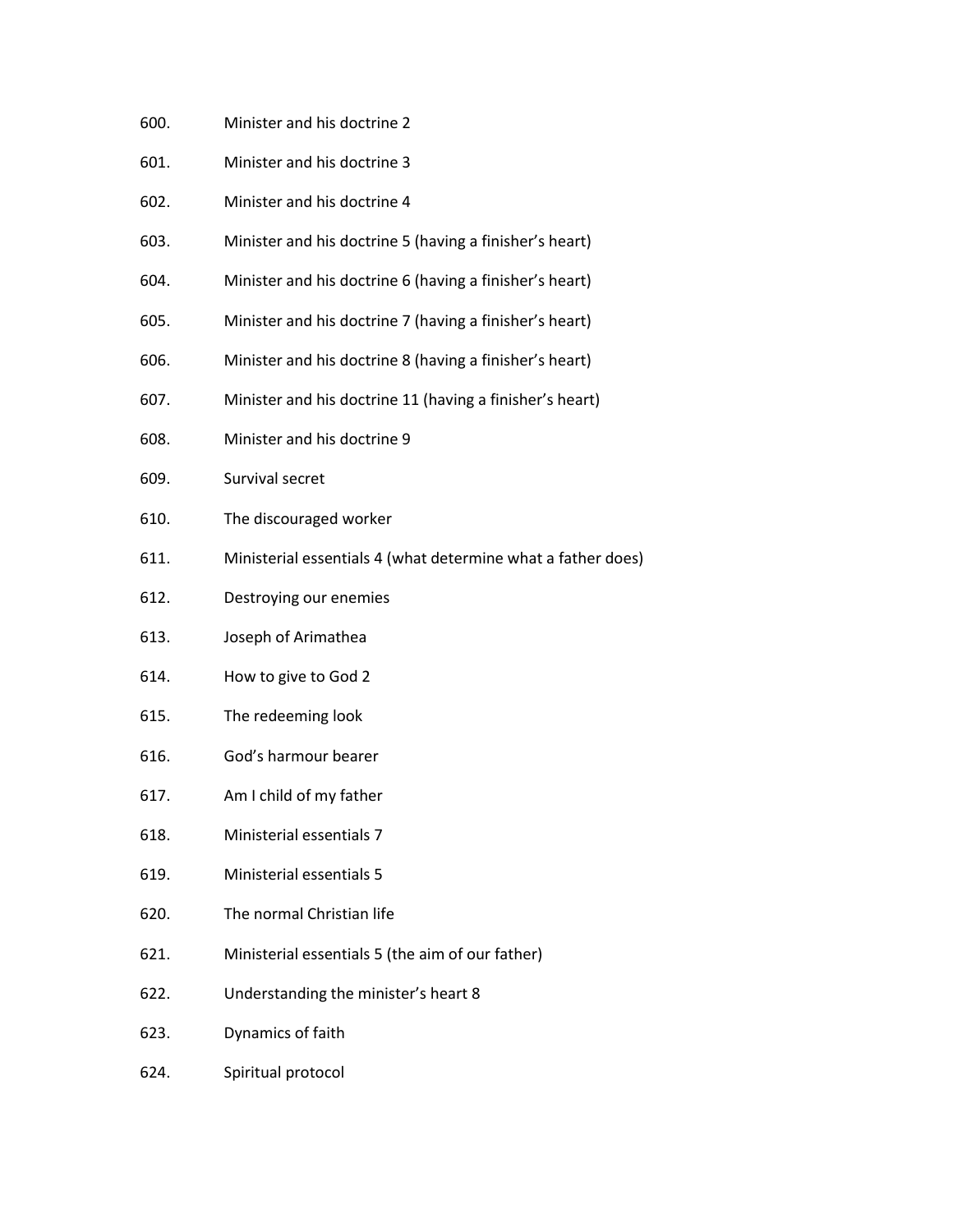- 625. Ministerial essentials 1
- 626. Ministerial essentials 2
- 627. Surviving the famine 2
- 628. The wind of the spirit
- 629. Change your oil
- 630. The elshaddai God
- 631. Improving the quality of our ministry 2
- 632. Unknown soldiers
- 633. Head or tail
- 634. Message in the mess
- 635. Restoration of mephiboseth
- 636. How to make yourself debt free
- 637. Why is my own different
- 638. Faith for prosperity
- 639. Faith supplement for guaranteed prosperity
- 640. What is your birthday gift for Jesus
- 641. Knowing how to live
- 642. How God helps build our faith
- 643. In what direction am I moving
- 644. Understanding the concept of ministerial empowerment
- 645. Challenges of a transformed workforce
- 646. An age long obstacle to ministerial empowerment
- 647. The compensating factors
- 648. The worker's number one assignment
- 649. To prosperin God'swork, your walk is more important than your work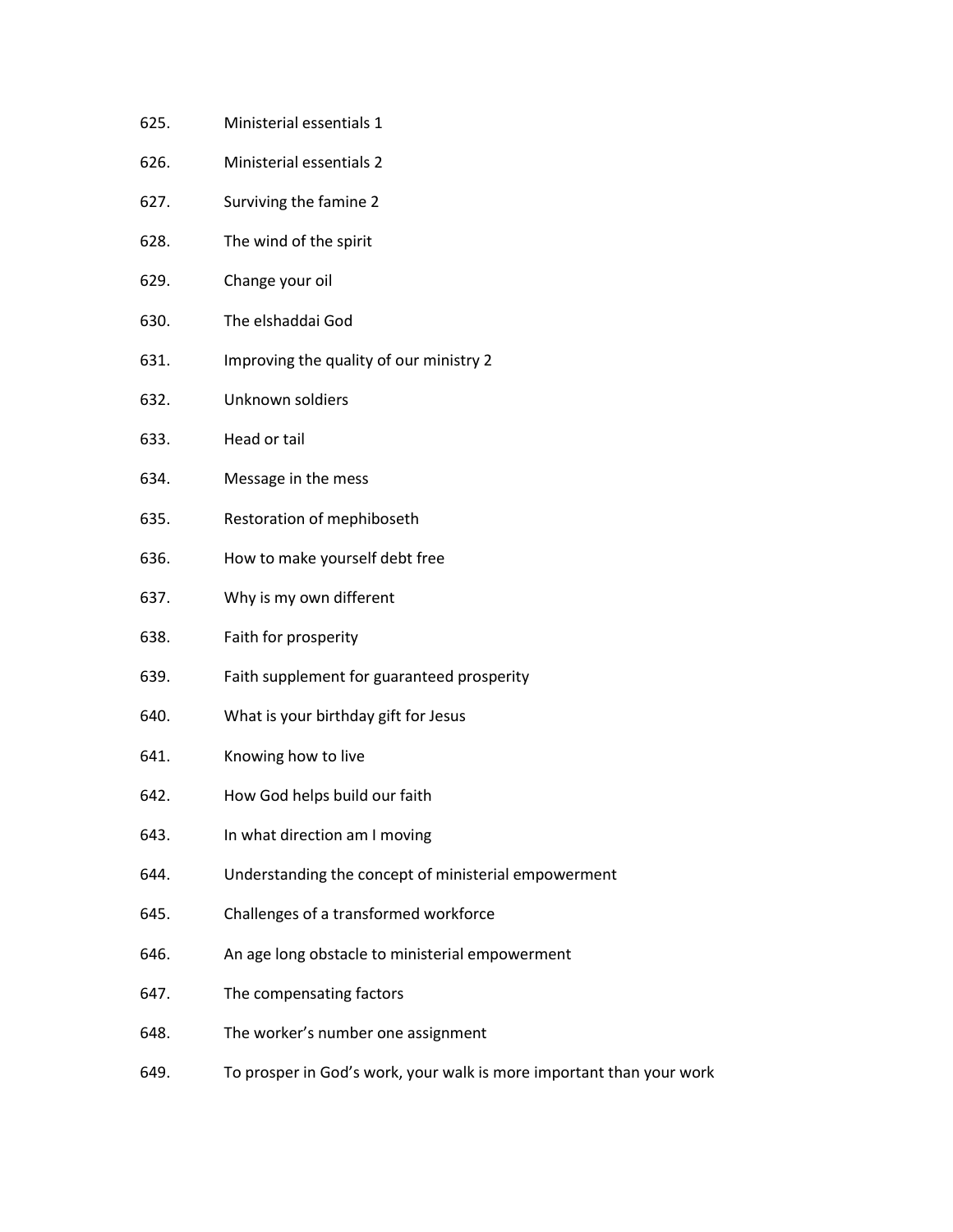- 650. How to prosperdoing God's work
- 651. Barabbas the first substitution
- 652. How not to remain the same
- 653. An important condition for God's blessing
- 654. Basic principles of time management
- 655. How to build a great life
- 656. The church that God blesses
- 657. How to become who God want you to be
- 658. Christmas is……..
- 659. What God intends his word to do
- 660. Why people do not prosper
- 661. Seven aspect of prosperity
- 662. Why prosperity
- 663. Principles of prosperity
- 664. How God prospers us
- 665. Why the ungodly prosper
- 666. Understanding friendship
- 667. An obstacle to prosperity
- 668. The kind of power that we all need
- 669. From sinking to walking in God's power
- 670. Significance of walking in the powerof God
- 671. Learning how to appreciate other people
- 672. What God intend his word to do
- 673. The power of a word from God
- 674. Things to know about growth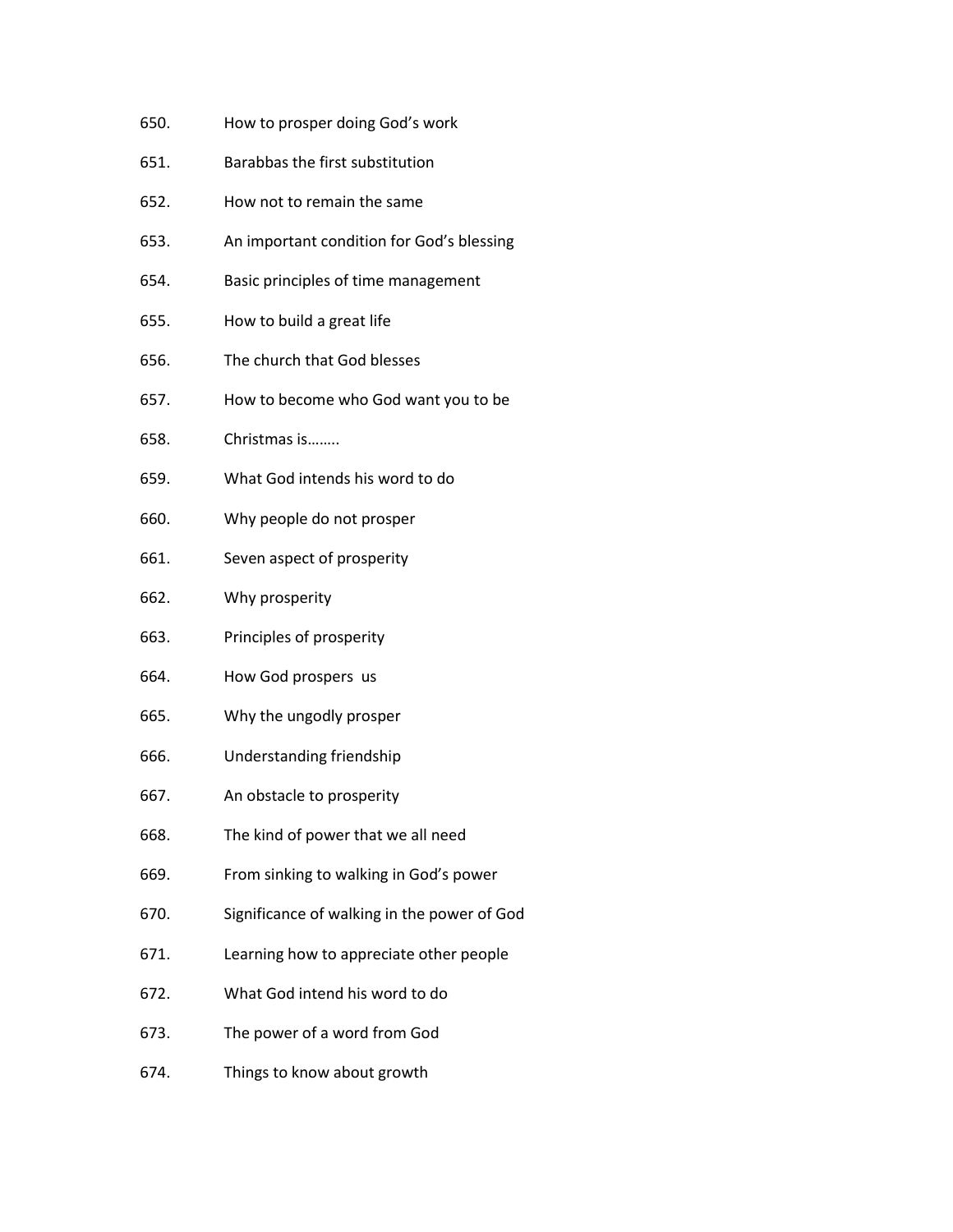- 675. The growth choice
- 676. How to set and reach growth goals
- 677. The importance of goal setting to our growth
- 678. Why a church must grow
- 679. How you can help your church to grow
- 680. Why does God want change
- 681. Condition for unlimited growth
- 682. Making friend for God
- 683. How to connect with people
- 684. Why people lack
- 685. This is the reason
- 686. Manifestation of the holy spirit
- 687. Ministerial standard
- 688. The call of God
- 689. Come and go
- 690. From to
- 691. The greatest mistake
- 692. The way forward
- 693. Making the right impact
- 694. Made different to make a difference
- 695. Woman wife and mother
- 696. The zealous worker
- 697. From survival to significance
- 698. A useful discovery
- 699. From survival to significance